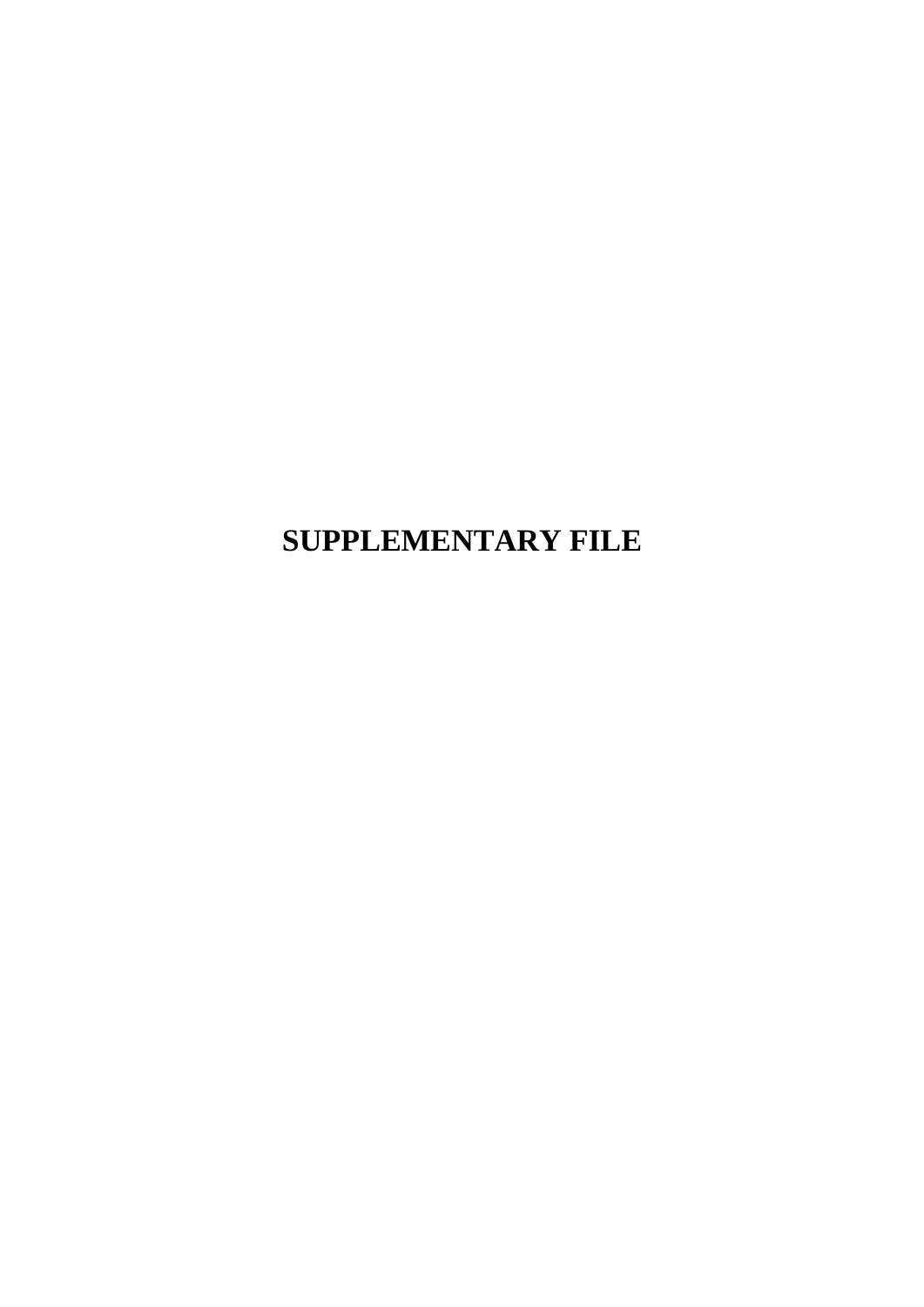## **Appendices**

|                                                          |             | <b>Standard</b>  |                |                |                     |
|----------------------------------------------------------|-------------|------------------|----------------|----------------|---------------------|
| <b>Variables</b>                                         | <b>Mean</b> | <b>Deviation</b> | <b>Minimum</b> | <b>Maximum</b> | <b>Observations</b> |
| Youth Crime Incidents (Male)                             | 182.15      | 216.31           | 1.00           | 1921.00        | 553                 |
| Youth Crime Incidents per capita (Male)                  | 0.11        | 0.12             | 0.00           | 0.94           | 553                 |
| State Per capita GDP (logged)                            | 9.06        | 0.68             | 7.76           | 11.96          | 640                 |
| State Population (logged)                                | 14.62       | 0.80             | 12.67          | 16.54          | 672                 |
| <b>Urbanization</b>                                      | 72.53       | 14.95            | 39.45          | 99.76          | 640                 |
| Timing of Governor Elections                             | 0.12        | 0.29             | 0.00           | 1.00           | 672                 |
| Youth Bulge (Male)                                       | 23.38       | 2.41             | 17.93          | 29.73          | 640                 |
| Male Youth Unemployment Rate                             | 2.83        | 1.37             | 1.04           | 8.30           | 640                 |
| Male Youth Secondary School Enrolment                    | 30.38       | 4.29             | 18.95          | 39.22          | 640                 |
| Youth Unemp Rate: Low Education Strata (Males)           | 2.50        | 1.19             | 0.72           | 8.83           | 640                 |
| Youth Unemp Rate: High Education Strata (Males)          | 3.09        | 1.42             | 1.21           | 8.38           | 640                 |
| <b>Youth Unemp Density: Low Education Strata (Males)</b> | 1.02        | 0.43             | 0.36           | 2.84           | 640                 |

## **Appendix 1: Descriptive Statistics**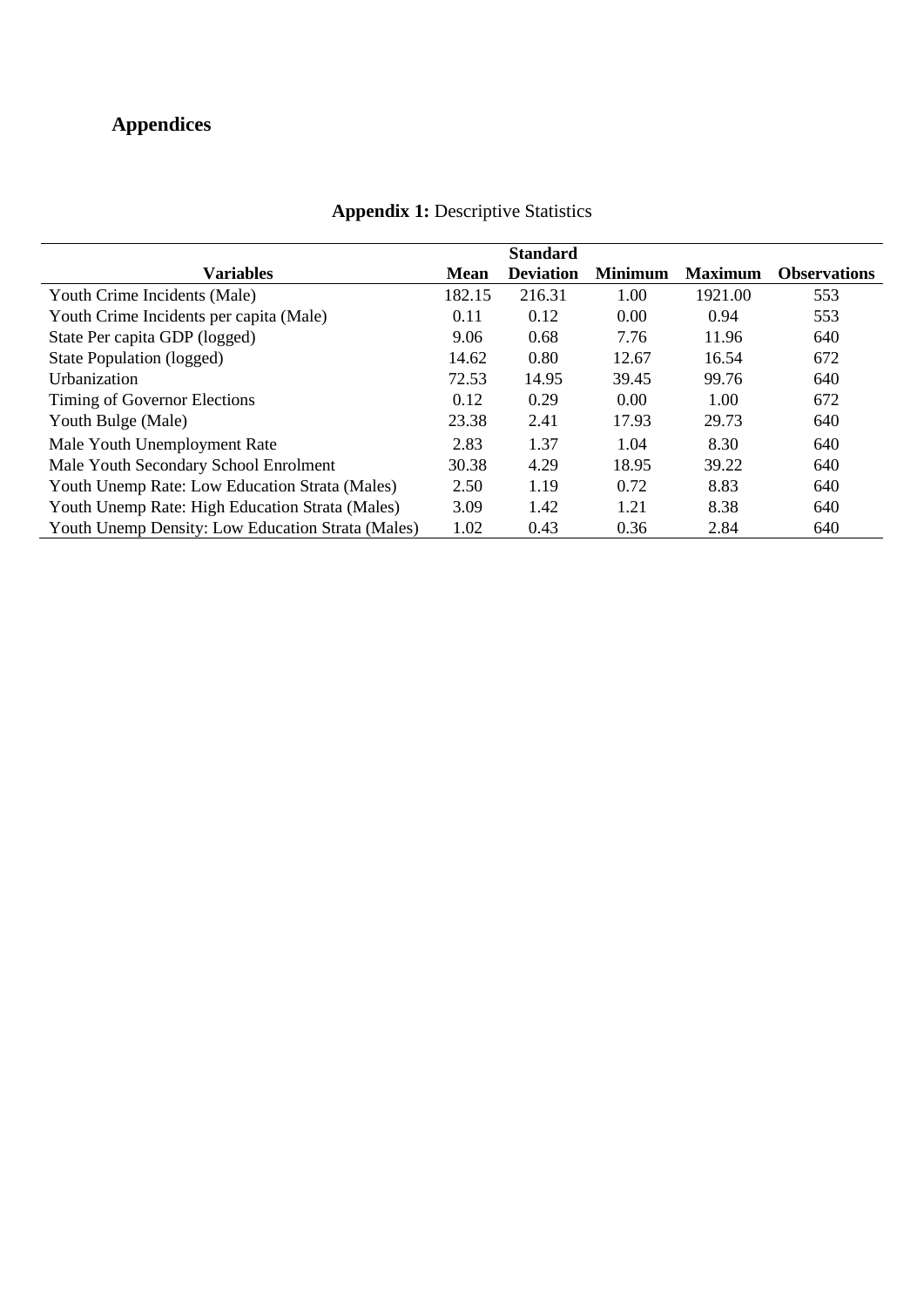|               | DV       |          |          |          | MYUR MYSSER YUD PCGDP (log) MYB Pop (log) Urban |          |          |       | TE    |
|---------------|----------|----------|----------|----------|-------------------------------------------------|----------|----------|-------|-------|
| <b>DV</b>     | 1.000    |          |          |          |                                                 |          |          |       |       |
| <b>MYUR</b>   | 0.120    | 1.000    |          |          |                                                 |          |          |       |       |
| <b>MYSSER</b> | 0.291    | 0.355    | 1.000    |          |                                                 |          |          |       |       |
| <b>YUD</b>    | $-0.146$ | 0.731    | $-0.007$ | 1.000    |                                                 |          |          |       |       |
| $PCGDP$ (log) | $-0.396$ | $-0.160$ | $-0.101$ | $-0.126$ | 1.000                                           |          |          |       |       |
| <b>MYB</b>    | $-0.554$ | $-0.615$ | $-0.350$ | $-0.202$ | 0.373                                           | 1.000    |          |       |       |
| Pop $(log)$   | $-0.188$ | 0.102    | $-0.140$ | 0.089    | $-0.169$                                        | $-0.089$ | 1.000    |       |       |
| <b>Urban</b>  | 0.133    | 0.133    | 0.441    | $-0.149$ | 0.407                                           | $-0.110$ | 0.015    | 1.000 |       |
| TE            | $-0.073$ | $-0.042$ | $-0.049$ | 0.029    | 0.081                                           | 0.116    | $-0.077$ | 0.011 | 1.000 |

#### **Appendix 2:** Correlation Matrix

#### **Notes:**

DV = dependent Variable  $MYUR = Male$  Youth Unemployment Rate MYSSER = Male Youth Secondary School Enrolment Ratio YUD = Youth Unemployment Density  $PCGDP (log) = Per$  capita  $GDP (log)$  $MYB = Male$  Youth Bulge Pop  $(log)$  = Population  $(log)$ 

 $TE =$ Timing of Elections

#### **Appendix 3:** Data definitions and sources

| <b>Variables</b>                                              | <b>Definitions and data sources</b>                                                                                                                                                                                                                                                                                                                                                                                              |
|---------------------------------------------------------------|----------------------------------------------------------------------------------------------------------------------------------------------------------------------------------------------------------------------------------------------------------------------------------------------------------------------------------------------------------------------------------------------------------------------------------|
| <b>Youth Federal Crimes Per</b><br>capita (log)               | Total number of federal crimes committed by males in the cohort 18-24 in state <i>i</i> in<br>year t divided by population (log) The data was obtained from the Penal Judicial<br>Statistics provided by INEGI.                                                                                                                                                                                                                  |
| Youth Bulge (male)                                            | Males in the cohort 18-24 as a share of all males aged 18 years above. The same<br>definition applies when we expand the cohort to 18-30. The data are from the 1990,<br>2000 and 2010 population censuses, and from the 1995 and 2005 population surveys<br>carried out by INEGI.                                                                                                                                               |
| Youth Unemployment<br>(male)                                  | Own construction using the number of males under the age group of 18-24 years<br>who are reportedly unemployed divided by the total male labor force under the age<br>group of 18-24 years. The unemployment and labor force data are from the<br>population censuses of INEGI. The same definition applies when we expand the<br>cohort to 18-30.                                                                               |
| Youth Education (male)                                        | Own construction using the total number of males under the age group of 18-24<br>years with completed secondary education normalised by the total male population<br>under the age group of 18-24 years. The data on youth secondary schooling<br>attainment is from the 1990, 2000, and 2010 population censuses, and from the 2005<br>population survey. All data are from INEGI.                                              |
| Unemployment rate in<br>low education stratum<br>youth (male) | Own construction using the number of males under the age group 18-24 years who<br>are unemployed and have low or no education (incomplete primary school, primary<br>school only, and incomplete secondary school) divided by the male population under<br>the age group 18-24 years with low education. The data is from the 1990, 2000, and<br>2010 population censuses carried out by INEGI. The same definition applies when |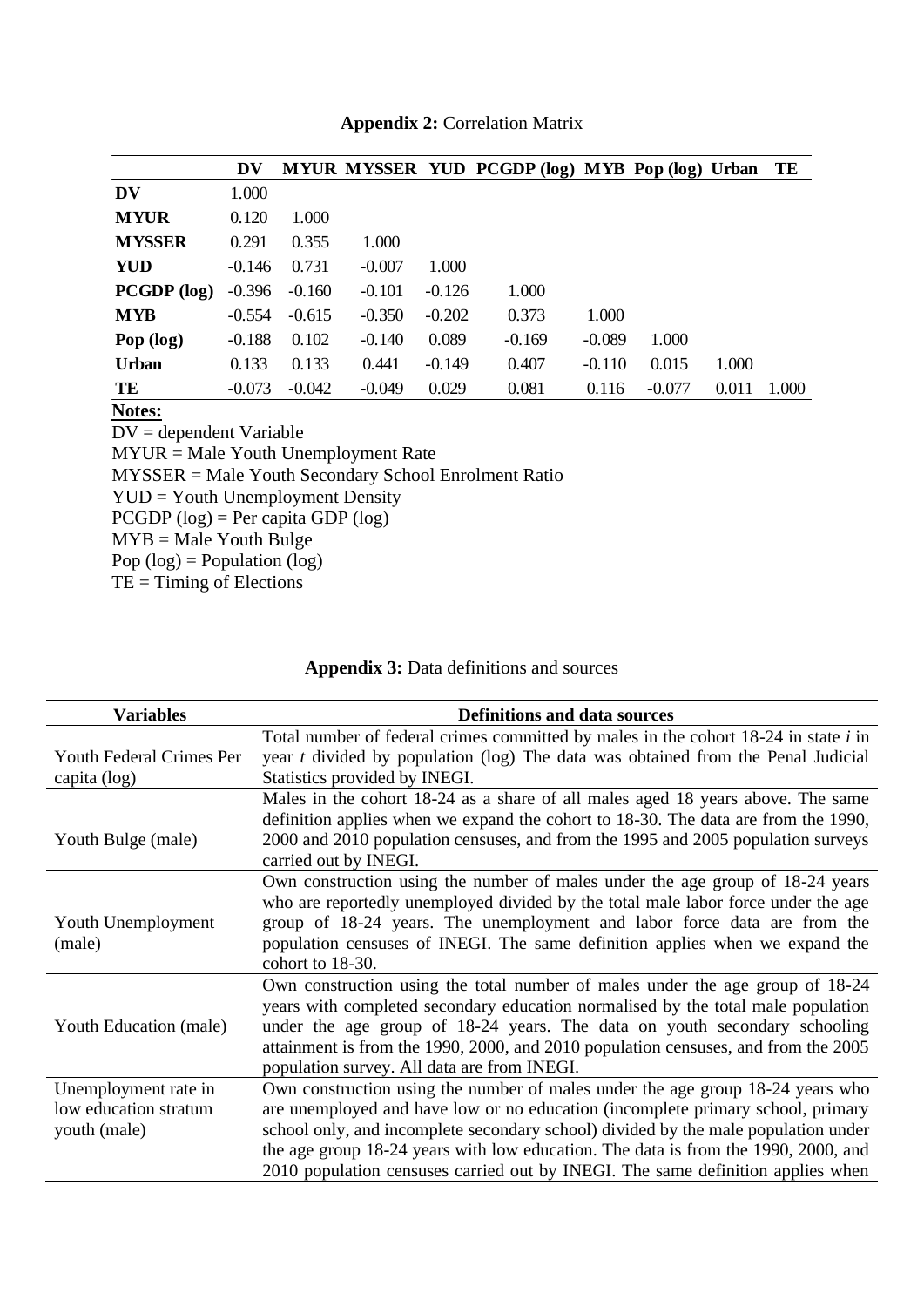|                                                                | we expand the cohort to 18-30.                                                                                                                                                                                                                                                                                                                                                                                                                                                                                                                                                                                 |
|----------------------------------------------------------------|----------------------------------------------------------------------------------------------------------------------------------------------------------------------------------------------------------------------------------------------------------------------------------------------------------------------------------------------------------------------------------------------------------------------------------------------------------------------------------------------------------------------------------------------------------------------------------------------------------------|
| Unemployment rate in<br>high education stratum<br>youth (male) | Own construction using the number of males under the age group 18-24 years who<br>are unemployed and have high education (at least completed secondary school)<br>divided by the male population under the age group 18-24 years with high<br>education. The data is from the 1990, 2000 and 2010 population census carried out<br>by INEGI. The same definition applies when we expand the cohort to 18-30.                                                                                                                                                                                                   |
| Urbanization                                                   | Share of the total population living in urban areas in state $i$ in year $t-1$ . The data was<br>own construction based on the information data from the population censuses 1990,<br>2000, 2010 and population surveys 1995, 2005 provided by INEGI.                                                                                                                                                                                                                                                                                                                                                          |
| Timing of Governor<br>Elections                                | Timing of state level Governor elections varies between 0 and 1. It takes smaller<br>values the later the election takes place within the calendar year of the election year<br>and is 0 for all other years. We follow Schneider $(2011)$ and make use of the<br>following measure: $(12 - (Mn - 1))/12$ , wherein Mn is the month in which the state<br>Governor election took place. The data on the exact date on which the elections are<br>held in each state are obtained from the state elections results and information<br>published by Institute of Marketing and Opinion (IMO) in Jalisco, Mexico. |
| State per capita GDP<br>(logged)                               | Own calculation using data on state-level GDP and population. Values are in U.S.<br>dollars, 2003 constant prices. The data is form the National Accounting System and<br>the population data are from the 1990, 2000, 2010 population censuses, and<br>population surveys 1995, 2005. All data is sourced from INEGI.                                                                                                                                                                                                                                                                                         |
| Population                                                     | Population count data is from the 1990, 2000, 2010 population censuses, and the<br>1995 and 2005 population surveys done by INEGI.                                                                                                                                                                                                                                                                                                                                                                                                                                                                             |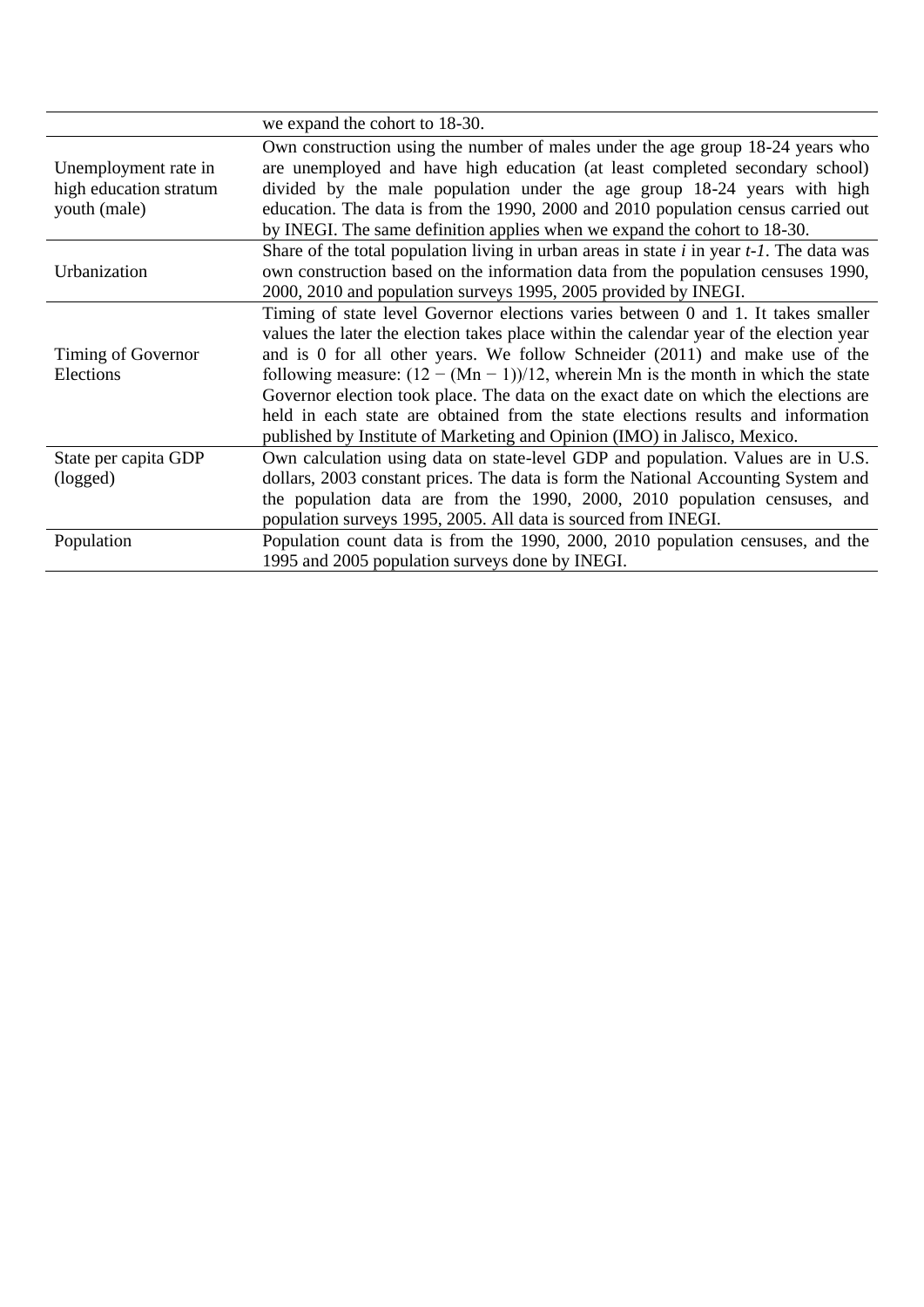#### **Appendix 4:** Collection and categorization of the federal crime data

The criminal procedure system in Mexico classifies crimes to be recorded under two broad categories namely, federal crimes and common crimes. The federal crimes include criminal activities associated with drug violence and other forms of organized crime; homicide; blocking of roads; possession, use and sale of weapons; piracy; illegal migrant and other human trafficking; falsification of documents; and kidnapping. Common crimes on the other hand include such crimes as sexual harassment; stealing of animal livestock; property expropriation; theft; rape; and domestic violence. While federal crimes are prosecuted in Mexico under the Federal Penal Code, the common crimes are adjudicated under the Penal Code of the respective states in which the offence took place.<sup>1</sup> The focus of this study is federal crimes only, which are typically associated with large-scale organized crime.

The criminal procedure system in Mexico specifies that when a crime incident occurs the investigative agencies decide whether the particular crime committed falls under the category of federal or common crime. If the crime is identified as a federal crime, the agents of the Federal Public Ministry together with the judiciary police start a preliminary investigation into the incident. The incident is then and there recorded as a federal crime. The investigative agencies are then required to investigate the crime and maintain detailed records of the progress of the investigation. During such investigation, they may question or arrest any suspects. Based on the preliminary investigation and evidence gathered, the agencies decide to either approach the judiciary court or dismiss the case (typically due to lack of sufficient evidence against the suspect(s)). If the investigative agencies decide to approach the judiciary court, all arrested individuals must be produced before a judiciary court and

<sup>&</sup>lt;sup>1</sup> On December 2<sup>nd</sup>, 2012, the incoming Mexican President together with the two principal opposition political parties PAN and PRD, signed a document called "Pact for Mexico" as a part of larger judiciary reforms. One of the main features of this pact included the introduction of a single Penal Code and a single Penal Procedures Code for the entire country.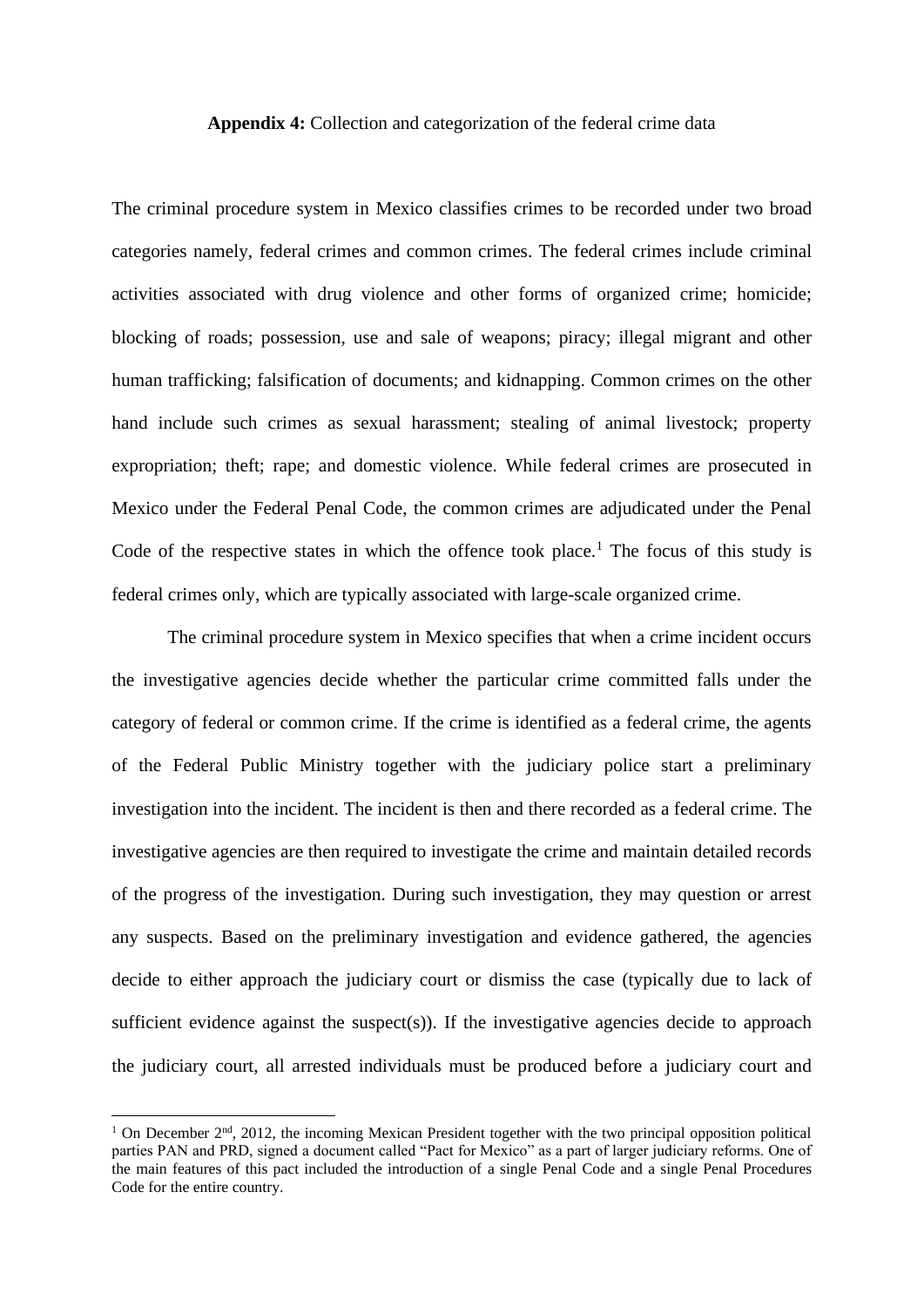charged with a specific federal crime within 48 hours of the decision or be released. The investigative agencies must submit a report to the judge which details the results of the investigation. Based on this report, the judge makes a decision about whether there are sufficient grounds for proceeding with a criminal case. If s/he so rules, a formal ruling is announced, detailing the offence with which the accused is charged. If the judge on the other hand concludes that the report from the investigative agencies does not provide sufficient reasons to frame a charge, the case is dismissed. Our dependent variable captures the number of incidents at the state level recorded as federal crimes for which at least one young male aged 18-24 is suspected of the crime and has been arrested.

The state level crime data are collected by the Instituto Nacional de Estadística y Geografía (The National Institute for Statistics and Geography, INEGI). INEGI was formed in 1983 as a part of Ministry of Finance. In 2005, it was separated from the Ministry of Finance and became an autonomous institution. Its main task is to conduct regular population and economic censuses across Mexican states and municipalities. INEGI also collect and process all forms of crime data on a monthly basis based on input from the courts at the state level. Through its website, it provides data on crime incidents by suspected perpetrators for different age groups, from 1990 to 2010. The reported categories changed somewhat between 2008 and 2009. For both periods, there is a distinction between the "register year" and the "occurrence year". The former represents the year in which a crime was registered by the court of justice and the latter records the year in which the crime actually took place. The count based on 'register year' includes crimes dating back before 1990, hence we have relied on the 'occurrence year' data only. For this category we observed a sudden jump in crime figures across all age groups in 1997 and assume that data prior to 1997 has been subject to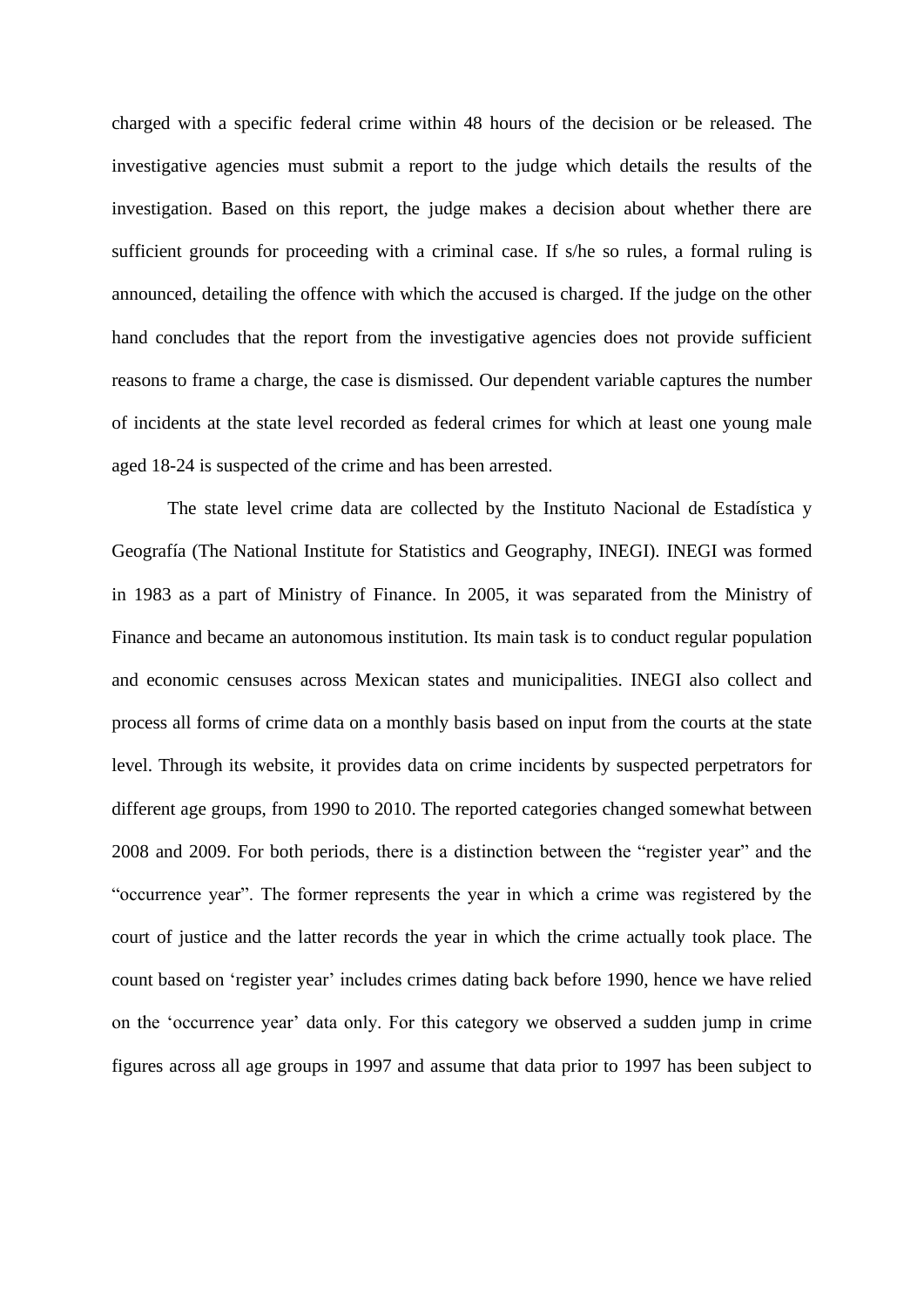significant under-reporting.<sup>2</sup> Therefore, we only consider crime data starting in 1997. It is also noteworthy that the crime data tend to be underreported in Mexico due to different reasons. As discussed, there are two official sources for homicide data. On the one hand, there is the National Institute for Statistics and Geography (INEGI), which collects data on homicides based on forensic records, on the other, there is the National Security System Executive Secretary (SESNSP) which gathers crime data directly from the crime agencies across all Mexican states. Between these two data sources there are substantial discrepancies in the number of homicides reported. According to the Institute for Economics and Peace (2018), the data coming from the rule of law institutions are underestimated in about 20%. These discrepancies between the forensic records data and those from the rule of law institutions could point at impunity and corruption or both. However, these could also be due to the weak capacity of police forces lacking the proper equipment and technology. In particular, the data on homicides in Mexico are limited in nature given that they do not really show the actual violence dynamics of the country. Added to the homicide data discrepancies, it is extremely difficult to account for the total number of clandestine burial pits across the country.

**Source:** Índice de Datos sobre Homicidios. Resultados 2018. Institute for Economics and Peace.

<sup>&</sup>lt;sup>2</sup> While data prior to 1997 appears to be significantly under-reported. INEGI recognizes that not every crime is reported, hence there could be a bias due to under-reporting for the period covered by this analysis (Síntesis Metodológica. Estadísticas Judiciales en Materia Penal, p. 6). However, we have no information suggesting that such underreporting could systematically bias the relationships that we are studying. Furthermore, systematic time period or geographical biases should in principle be picked up by the time and state specific dummy variables respectively.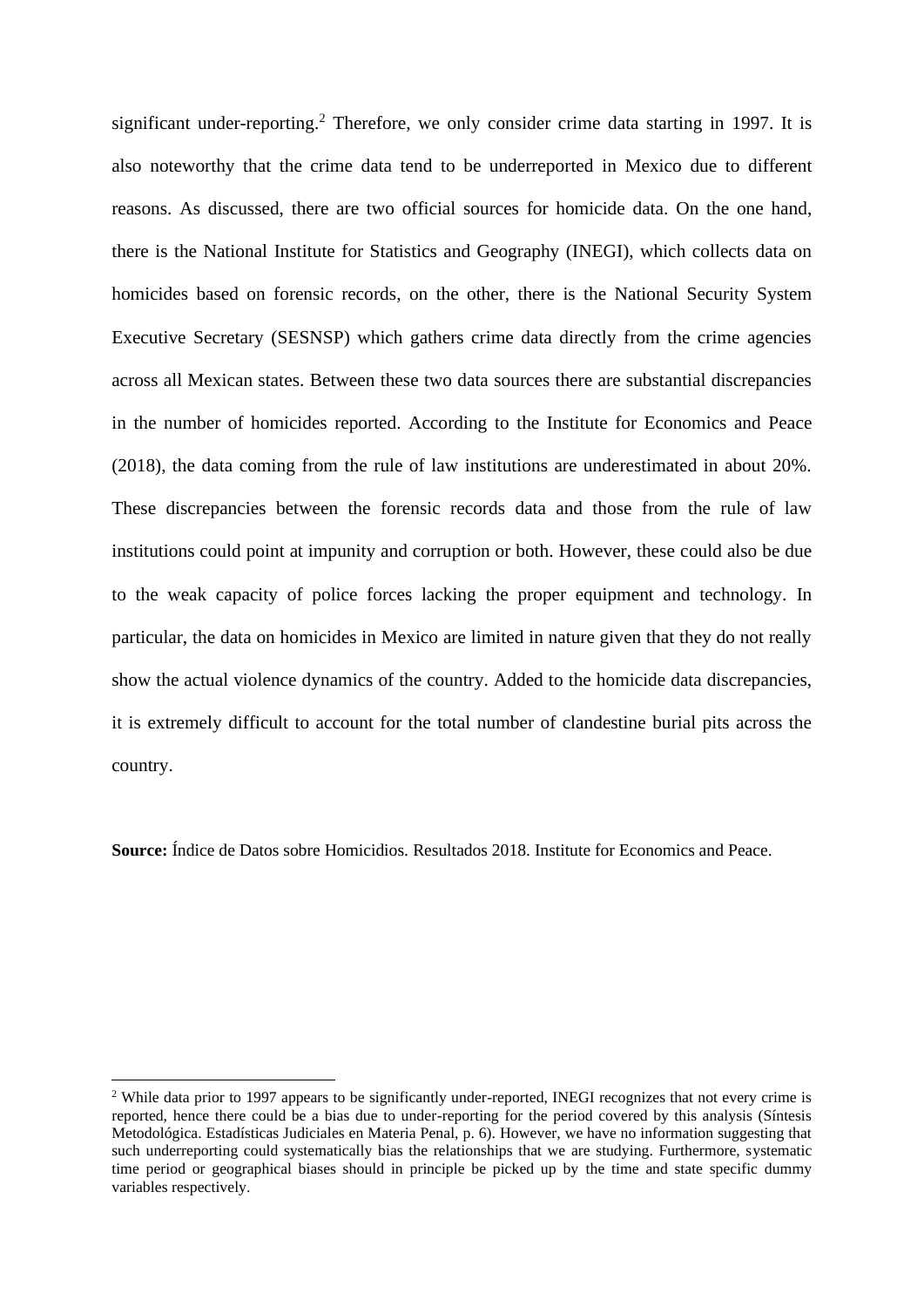# **ROBUSTNESS TESTS TABLES**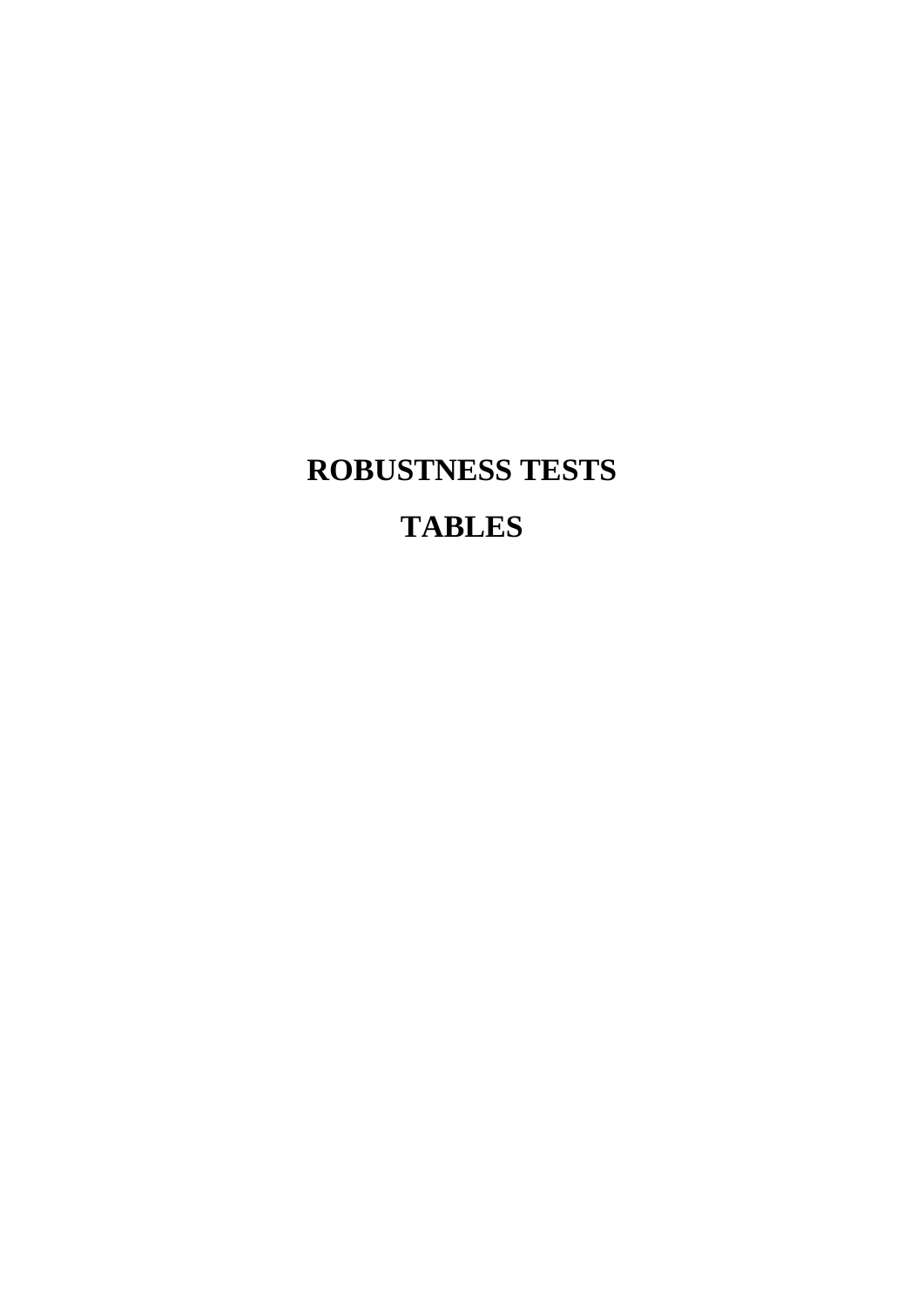#### **Table A (Set 1):** Panel Granger Causality Test on Youth crime and Youth unemployment rate

|                                                                                           | (1)        | (2)                                 | (3)        |                                       | (1)        | (2)         | (3)         |  |  |
|-------------------------------------------------------------------------------------------|------------|-------------------------------------|------------|---------------------------------------|------------|-------------|-------------|--|--|
|                                                                                           |            | Youth crime Youth crime Youth crime |            |                                       | Unemp      | Unemp       | Unemp       |  |  |
| Youth Male Crime per capita (log) t-1                                                     | $0.357***$ | $0.417***$                          | $0.443***$ | Male Youth Unemployment Rate t-1      | $1.050***$ | 1.788***    | $1.728***$  |  |  |
|                                                                                           | (0.0622)   | (0.0696)                            | (0.0673)   |                                       | (0.00783)  | (0.0130)    | (0.0129)    |  |  |
| Youth Male Crime per capita (log) t-2                                                     |            | $-0.0948*$                          | $-0.0677$  | Male Youth Unemployment Rate t-1      |            | $-0.819***$ | $-0.736***$ |  |  |
|                                                                                           |            | (0.0508)                            | (0.0557)   |                                       |            | (0.0142)    | (0.0179)    |  |  |
| Youth Male Crime per capita (log) t-3                                                     |            |                                     | 0.000225   | Male Youth Unemployment Rate t-1      |            |             | $-0.0276**$ |  |  |
|                                                                                           |            |                                     | (0.0353)   |                                       |            |             | (0.0130)    |  |  |
| Male Youth Unemployment Rate t-1                                                          | 0.0605     | 0.102                               | $0.345**$  | Youth Male Crime per capita (log) t-1 | $-0.00429$ | $-0.00230$  | 0.00335     |  |  |
|                                                                                           | (0.0455)   | (0.137)                             | (0.140)    |                                       | (0.0221)   | (0.0116)    | (0.0116)    |  |  |
| Male Youth Unemployment Rate t-1                                                          |            | $-0.0386$                           | $-0.558*$  | Youth Male Crime per capita (log) t-2 |            | 0.00795     | $-0.000224$ |  |  |
|                                                                                           |            | (0.146)                             | (0.275)    |                                       |            | (0.00864)   | (0.00845)   |  |  |
| Male Youth Unemployment Rate t-1                                                          |            |                                     | 0.285      | Youth Male Crime per capita (log) t-3 |            |             | 0.00743     |  |  |
|                                                                                           |            |                                     | (0.181)    |                                       |            |             | (0.00746)   |  |  |
| Joint F-statistic                                                                         | 1.77       | 1.14                                | 2.24       | <b>Joint F-statistic</b>              | 0.04       | 0.49        | 0.37        |  |  |
| <b>State Fixed Effects</b>                                                                | Yes        | Yes                                 | Yes        | <b>State Fixed Effects</b>            | Yes        | Yes         | Yes         |  |  |
| Year Fixed Effects                                                                        | Yes        | Yes                                 | Yes        | Year Fixed Effects                    | Yes        | Yes         | Yes         |  |  |
| Observations                                                                              | 448        | 441                                 | 423        | Observations                          | 448        | 441         | 423         |  |  |
| R-squared                                                                                 | 0.325      | 0.344                               | 0.366      | R-squared                             | 0.997      | 0.999       | 0.999       |  |  |
| Number of sid                                                                             | 32         | 32                                  | 32         | Number of sid                         | 32         | 32          | 32          |  |  |
| <b>Note:</b> Robust standard errors in parentheses *** $p<0.01$ , ** $p<0.05$ , * $p<0.1$ |            |                                     |            |                                       |            |             |             |  |  |

#### **Table B (Set 2):** Panel Granger Causality Test on Youth crime and Youth unemployment in Low education strata

|                                                      | (1)                                                                                   | (2)                     | (3)        |                                                      | (1)      | (2)                     | (3)         |  |  |  |  |
|------------------------------------------------------|---------------------------------------------------------------------------------------|-------------------------|------------|------------------------------------------------------|----------|-------------------------|-------------|--|--|--|--|
|                                                      | Youth crime                                                                           | Youth crime Youth crime |            |                                                      |          | Low edu Low edu Low edu |             |  |  |  |  |
| Youth Male Crime per capita (log) t-1                | $0.354***$                                                                            | $0.413***$              | $0.438***$ | Youth Unemployment Rate in Low Education (Males) t-1 | 1.108*** | $1.901***$              | 1.837***    |  |  |  |  |
|                                                      | (0.0623)                                                                              | (0.0698)                | (0.0682)   |                                                      | (0.0115) | (0.0213)                | (0.0228)    |  |  |  |  |
| Youth Male Crime per capita (log) t-2                |                                                                                       | $-0.0925*$              | $-0.0643$  | Youth Unemployment Rate in Low Education (Males) t-1 |          | $-0.918***$             | $-0.811***$ |  |  |  |  |
|                                                      |                                                                                       | (0.0495)                | (0.0551)   |                                                      |          | (0.0223)                | (0.0291)    |  |  |  |  |
| Youth Male Crime per capita (log) t-3                |                                                                                       |                         | 0.000178   | Youth Unemployment Rate in Low Education (Males) t-1 |          |                         | $-0.0451**$ |  |  |  |  |
|                                                      |                                                                                       |                         | (0.0350)   |                                                      |          |                         | (0.0210)    |  |  |  |  |
| Youth Unemployment Rate in Low Education (Males) t-1 | 0.0652                                                                                | $-0.00508$              | $0.338*$   | Youth Male Crime per capita (log) t-1                | 0.00118  | $-0.00576$              | $-0.00323$  |  |  |  |  |
|                                                      | (0.0403)                                                                              | (0.150)                 | (0.180)    |                                                      | (0.0235) | (0.0138)                | (0.0145)    |  |  |  |  |
| Youth Unemployment Rate in Low Education (Males) t-1 |                                                                                       | 0.0857                  | $-0.678**$ | Youth Male Crime per capita (log) t-2                |          | 0.00749                 | 0.00406     |  |  |  |  |
|                                                      |                                                                                       | (0.153)                 | (0.327)    |                                                      |          | (0.00713)               | (0.00873)   |  |  |  |  |
| Youth Unemployment Rate in Low Education (Males) t-1 |                                                                                       |                         | $0.438**$  | Youth Male Crime per capita (log) t-3                |          |                         | 0.000740    |  |  |  |  |
|                                                      |                                                                                       |                         | (0.193)    |                                                      |          |                         | (0.00694)   |  |  |  |  |
| Joint F-statistic                                    | 2.62                                                                                  | 2.13                    | $2.55*$    | Joint F-statistic                                    | 2.62     | 2.13                    | $3.27**$    |  |  |  |  |
| <b>State Fixed Effects</b>                           | Yes                                                                                   | Yes                     | Yes        | <b>State Fixed Effects</b>                           | Yes      | Yes                     | Yes         |  |  |  |  |
| Year Fixed Effects                                   | Yes                                                                                   | Yes                     | Yes        | Year Fixed Effects                                   | Yes      | Yes                     | Yes         |  |  |  |  |
| Observations                                         | 448                                                                                   | 441                     | 423        | Observations                                         | 448      | 441                     | 423         |  |  |  |  |
| R-squared                                            | 0.329                                                                                 | 0.347                   | 0.370      | R-squared                                            | 0.996    | 0.999                   | 0.999       |  |  |  |  |
| Number of sid                                        | 32                                                                                    | 32                      | 32         | Number of sid                                        | 32       | 32                      | 32          |  |  |  |  |
|                                                      | Note: Robust standard errors in parentheses ***<br>$p<0.01$ , ** $p<0.05$ , * $p<0.1$ |                         |            |                                                      |          |                         |             |  |  |  |  |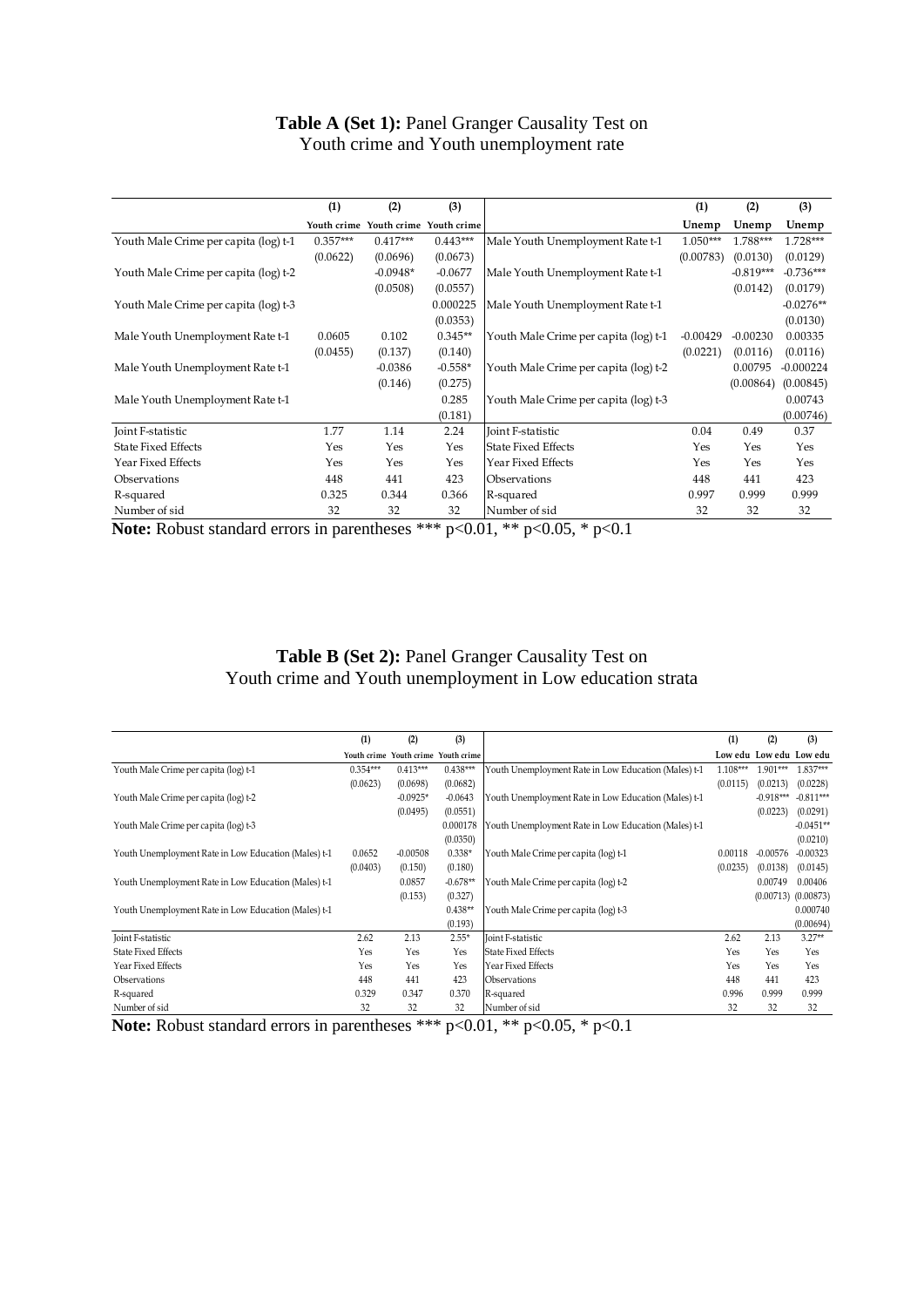#### **Table C (Set 3):** Panel Granger Causality Test on Youth crime and Youth unemployment in High education strata

|                                                       | (1)                                                                                       | (2)        | (3)                     |                                                       | (1)        | (2)         | (3)             |  |  |  |  |
|-------------------------------------------------------|-------------------------------------------------------------------------------------------|------------|-------------------------|-------------------------------------------------------|------------|-------------|-----------------|--|--|--|--|
|                                                       | Youth crime                                                                               |            | Youth crime Youth crime |                                                       | Low edu    |             | Low edu Low edu |  |  |  |  |
| Youth Male Crime per capita (log) t-1                 | $0.361***$                                                                                | $0.423***$ | $0.447***$              | Youth Unemployment Rate in High Education (Males) t-1 | $1.043***$ | 1.762***    | $1.703***$      |  |  |  |  |
|                                                       | (0.0633)                                                                                  | (0.0707)   | (0.0681)                |                                                       | (0.0110)   | (0.0196)    | (0.0193)        |  |  |  |  |
| Youth Male Crime per capita (log) t-2                 |                                                                                           | $-0.0966*$ | $-0.0684$               | Youth Unemployment Rate in High Education (Males) t-1 |            | $-0.798***$ | $-0.719***$     |  |  |  |  |
|                                                       |                                                                                           | (0.0506)   | (0.0563)                |                                                       |            | (0.0190)    | (0.0198)        |  |  |  |  |
| Youth Male Crime per capita (log) t-3                 |                                                                                           |            | 0.00204                 | Youth Unemployment Rate in High Education (Males) t-1 |            |             | $-0.0264*$      |  |  |  |  |
|                                                       |                                                                                           |            | (0.0358)                |                                                       |            |             | (0.0136)        |  |  |  |  |
| Youth Unemployment Rate in High Education (Males) t-1 | 0.0468                                                                                    | 0.121      | $0.265**$               | Youth Male Crime per capita (log) t-1                 | 0.00559    | 0.00669     | 0.0148          |  |  |  |  |
|                                                       | (0.0437)                                                                                  | (0.126)    | (0.114)                 |                                                       | (0.0232)   | (0.0135)    | (0.0134)        |  |  |  |  |
| Youth Unemployment Rate in High Education (Males) t-1 |                                                                                           | $-0.0721$  | $-0.373$                | Youth Male Crime per capita (log) t-2                 |            | 0.00655     | $-0.00496$      |  |  |  |  |
|                                                       |                                                                                           | (0.129)    | (0.225)                 |                                                       |            | (0.0107)    | (0.0103)        |  |  |  |  |
| Youth Unemployment Rate in High Education (Males) t-1 |                                                                                           |            | 0.157                   | Youth Male Crime per capita (log) t-3                 |            |             | 0.0119          |  |  |  |  |
|                                                       |                                                                                           |            | (0.170)                 |                                                       |            |             | (0.00861)       |  |  |  |  |
| Joint F-statistic                                     | 1.15                                                                                      | 0.93       | 1.89                    | Joint F-statistic                                     | 0.06       | 0.69        | 1.18            |  |  |  |  |
| <b>State Fixed Effects</b>                            | Yes                                                                                       | Yes        | Yes                     | <b>State Fixed Effects</b>                            | Yes        | Yes         | Yes             |  |  |  |  |
| Year Fixed Effects                                    | Yes                                                                                       | Yes        | Yes                     | Year Fixed Effects                                    | Yes        | Yes         | Yes             |  |  |  |  |
| Observations                                          | 448                                                                                       | 441        | 423                     | Observations                                          | 448        | 441         | 423             |  |  |  |  |
| R-squared                                             | 0.322                                                                                     | 0.341      | 0.362                   | R-squared                                             | 0.997      | 0.999       | 0.999           |  |  |  |  |
| Number of sid                                         | 32                                                                                        | 32         | 32                      | Number of sid                                         | 32         | 32          | 32              |  |  |  |  |
|                                                       | <b>Note:</b> Robust standard errors in parentheses *** $p<0.01$ , ** $p<0.05$ , * $p<0.1$ |            |                         |                                                       |            |             |                 |  |  |  |  |

#### **Table D (Set 4):** Panel Granger Causality Test on Youth crime and Youth unemployment Density in Low education strata

|                                                         | (1)        | (2)                                 | (3)         |                                                         | (1)        | (2)         | (3)          |
|---------------------------------------------------------|------------|-------------------------------------|-------------|---------------------------------------------------------|------------|-------------|--------------|
|                                                         |            | Youth crime Youth crime Youth crime |             |                                                         | Density    | Density     | Density      |
| Youth Male Crime per capita (log) t-1                   | $0.354***$ | $0.415***$                          | $0.441***$  | Youth Unemployment Density in Low Education (Males) t-1 | $1.036***$ | 1.752***    | $1.676***$   |
|                                                         | (0.0653)   | (0.0727)                            | (0.0697)    |                                                         | (0.00756)  | (0.0134)    | (0.0172)     |
| Youth Male Crime per capita (log) t-2                   |            | $-0.0963*$                          | $-0.0644$   | Youth Unemployment Density in Low Education (Males) t-1 |            | $-0.791***$ | $-0.675***$  |
|                                                         |            | (0.0475)                            | (0.0518)    |                                                         |            | (0.0126)    | (0.0216)     |
| Youth Male Crime per capita (log) t-3                   |            |                                     | $-0.00636$  | Youth Unemployment Density in Low Education (Males) t-1 |            |             | $-0.0464***$ |
|                                                         |            |                                     | (0.0357)    |                                                         |            |             | (0.0158)     |
| Youth Unemployment Density in Low Education (Males) t-1 | $0.199*$   | 0.157                               | $1.123***$  | Youth Male Crime per capita (log) t-1                   | 0.00685    | 0.000278    | 0.00259      |
|                                                         | (0.117)    | (0.316)                             | (0.337)     |                                                         | (0.00942)  | (0.00542)   | (0.00564)    |
| Youth Unemployment Density in Low Education (Males) t-1 |            | 0.0626                              | $-2.093***$ | Youth Male Crime per capita (log) t-2                   |            | $0.00750**$ | 0.00251      |
|                                                         |            | (0.325)                             | (0.545)     |                                                         |            | (0.00332)   | (0.00382)    |
| Youth Unemployment Density in Low Education (Males) t-1 |            |                                     | $1.251***$  | Youth Male Crime per capita (log) t-3                   |            |             | $0.00655**$  |
|                                                         |            |                                     | (0.343)     |                                                         |            |             | (0.00278)    |
| Joint F-statistic                                       | $2.89*$    | 1.68                                | $5.05***$   | Joint F-statistic                                       | 0.53       | $4.93**$    | $3.81**$     |
| <b>State Fixed Effects</b>                              | Yes        | Yes                                 | Yes         | <b>State Fixed Effects</b>                              | Yes        | Yes         | Yes          |
| Year Fixed Effects                                      | Yes        | Yes                                 | Yes         | Year Fixed Effects                                      | Yes        | Yes         | Yes          |
| Observations                                            | 448        | 441                                 | 423         | Observations                                            | 448        | 441         | 423          |
| R-squared                                               | 0.329      | 0.348                               | 0.375       | R-squared                                               | 0.996      | 0.999       | 0.999        |
| Number of sid                                           | 32         | 32                                  | 32          | Number of sid                                           | 32         | 32          | 32           |
| Note: Robust standard errors in parentheses ***         |            |                                     |             | $p<0.01$ , ** $p<0.05$ , * $p<0.1$                      |            |             |              |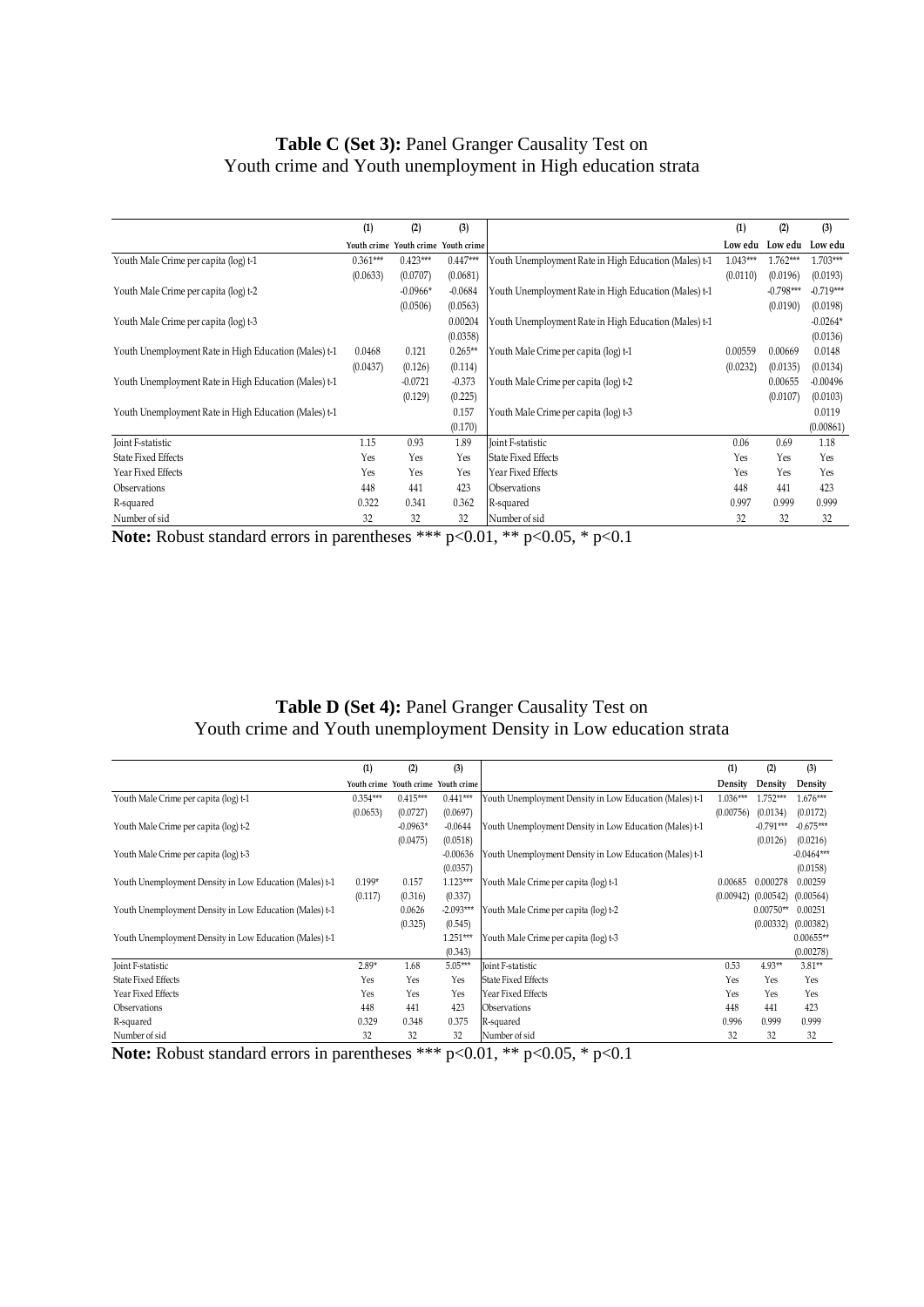#### **Robustness Table E:** Effect of youth bulge and youth opportunity on youth crime

|                                                                                   | (1)            | (2)            | (3)            | (4)            | (5)            |
|-----------------------------------------------------------------------------------|----------------|----------------|----------------|----------------|----------------|
|                                                                                   | <b>FGLS-FE</b> | <b>FGLS-FE</b> | <b>FGLS-FE</b> | <b>FGLS-FE</b> | <b>FGLS-FE</b> |
| Lagged Dependent Variable                                                         | $0.363***$     | $0.372***$     | $0.353***$     | $0.377***$     | $0.352***$     |
|                                                                                   | (0.0425)       | (0.0422)       | (0.0416)       | (0.0420)       | (0.0417)       |
| State Per capita GDP (log) t-1                                                    | 0.253          | 0.193          | 0.357          | $0.383*$       | 0.272          |
|                                                                                   | (0.228)        | (0.230)        | (0.229)        | (0.227)        | (0.222)        |
| Male Youth Bulge t-1                                                              | $-0.0232$      | $-0.0366**$    | $-0.0666***$   | $-0.0521***$   | $-0.0546***$   |
|                                                                                   | (0.0160)       | (0.0148)       | (0.0162)       | (0.0168)       | (0.0151)       |
| State Population (log) t-1                                                        | 0.438          | 0.453          | $-0.678*$      | 0.119          | $-0.342$       |
|                                                                                   | (0.276)        | (0.281)        | (0.387)        | (0.379)        | (0.339)        |
| Urbanization t-1                                                                  | $0.0218**$     | 0.0137         | 0.00445        | 0.0109         | 0.0142         |
|                                                                                   | (0.0100)       | (0.00935)      | (0.00944)      | (0.00945)      | (0.00922)      |
| Timing of State Governor Elections                                                | $-0.0934***$   | $-0.0938***$   | $-0.0927***$   | $-0.0924***$   | $-0.0949***$   |
|                                                                                   | (0.0343)       | (0.0344)       | (0.0337)       | (0.0344)       | (0.0337)       |
| Male Youth Unemployment Rate t-1                                                  | 0.0310         |                |                |                |                |
|                                                                                   | (0.0236)       |                |                |                |                |
| Male Youth Secondary School Enrolment t-1                                         | $-0.0247**$    |                |                |                |                |
|                                                                                   | (0.0111)       |                |                |                |                |
| Unemployment Rate in Uneducated Youth (Males) t-1                                 |                | $0.0280*$      | $-0.561***$    |                |                |
|                                                                                   |                | (0.0164)       | (0.142)        |                |                |
| Youth Unemployment Rate in Low Education Stratum (Males) t-1 × Youth Bulge t-1    |                |                | $0.0125***$    |                |                |
|                                                                                   |                |                | (0.00301)      |                |                |
| Unemployment Rate in Educated Youth (Males) t-1                                   |                |                |                | $-0.290*$      |                |
|                                                                                   |                |                |                | (0.157)        |                |
| Youth Unemployment Rate in High Education Stratum (Males) t-1 × Youth Bulge t-1   |                |                |                | $0.00608*$     |                |
|                                                                                   |                |                |                | (0.00336)      |                |
| Youth Unemployment Density in Low Education Stratum (Males) t-1                   |                |                |                |                | $-1.529***$    |
|                                                                                   |                |                |                |                | (0.410)        |
| Youth Unemployment Density in Low Education Stratum (Males) t-1 × Youth Bulge t-1 |                |                |                |                | $0.0350***$    |
|                                                                                   |                |                |                |                | (0.00864)      |
| Constant                                                                          | $-13.88***$    | $-12.93**$     | 3.294          | $-8.706$       | $-2.000$       |
|                                                                                   | (4.856)        | (5.046)        | (6.303)        | (6.198)        | (5.586)        |
| State specific dummies                                                            | <b>YES</b>     | <b>YES</b>     | <b>YES</b>     | <b>YES</b>     | <b>YES</b>     |
| Time specific dummies                                                             | <b>YES</b>     | <b>YES</b>     | <b>YES</b>     | <b>YES</b>     | <b>YES</b>     |
| Number of States                                                                  | 32             | 32             | 32             | 32             | 32             |
| Observations                                                                      | 448            | 448            | 448            | 448            | 448            |

**Dependent variable:** Federal youth crime incidents per capita (log) – 18-35 years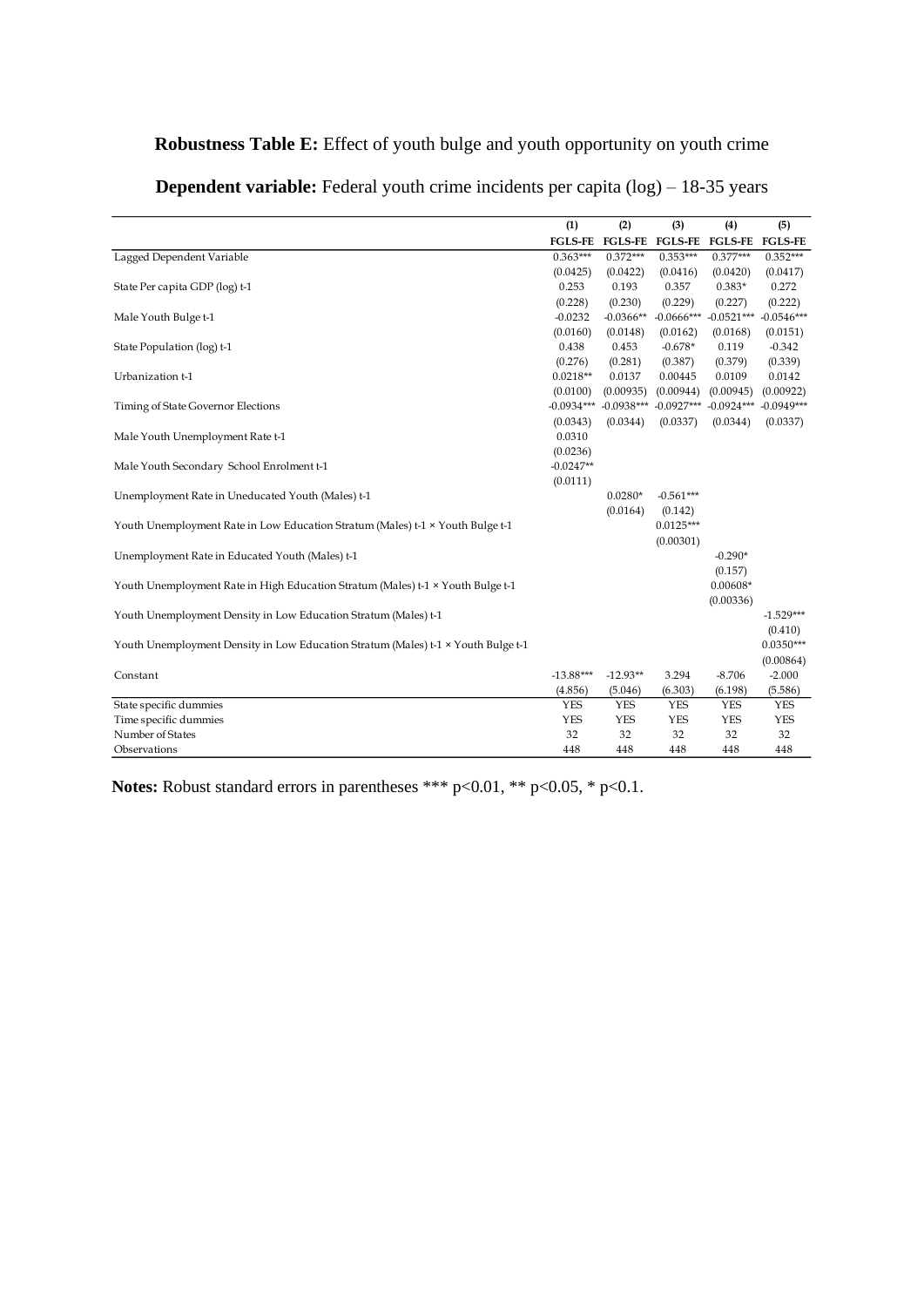#### **Robustness Table F:** Effect of youth bulge and youth opportunity on youth crime

|                                                                                   | (1)         | (2)         | (3)         | (4)         | (5)         |
|-----------------------------------------------------------------------------------|-------------|-------------|-------------|-------------|-------------|
|                                                                                   | Neg_Bin     | Neg_Bin     | Neg_Bin     | Neg_Bin     | Neg_Bin     |
| State Per capita GDP (log) t-1                                                    | $0.645**$   | $0.617**$   | $0.722**$   | $0.653**$   | $0.693**$   |
|                                                                                   | (0.287)     | (0.291)     | (0.296)     | (0.291)     | (0.284)     |
| Male Youth Bulge t-1                                                              | $-0.0483$   | $-0.0918**$ | $-0.146***$ | $-0.0817$   | $-0.148***$ |
|                                                                                   | (0.0420)    | (0.0384)    | (0.0485)    | (0.0499)    | (0.0428)    |
| State Population (log) t-1                                                        | $1.920***$  | $2.029***$  | 1.806***    | 2.179***    | 1.739***    |
|                                                                                   | (0.335)     | (0.336)     | (0.357)     | (0.345)     | (0.353)     |
| Urbanization t-1                                                                  | $0.0290**$  | $0.0212*$   | 0.0166      | $0.0204*$   | $0.0217*$   |
|                                                                                   | (0.0123)    | (0.0117)    | (0.0120)    | (0.0121)    | (0.0117)    |
| Timing of State Governor Elections                                                | $-0.0984**$ | $-0.0974**$ | $-0.0960**$ | $-0.0963**$ | $-0.0948**$ |
|                                                                                   | (0.0414)    | (0.0417)    | (0.0416)    | (0.0417)    | (0.0413)    |
| Male Youth Unemployment Rate t-1                                                  | $0.0521**$  |             |             |             |             |
|                                                                                   | (0.0246)    |             |             |             |             |
| Male Youth Secondary School Enrolment t-1                                         | $-0.0200**$ |             |             |             |             |
|                                                                                   | (0.00924)   |             |             |             |             |
| Unemployment Rate in Uneducated Youth (Males) t-1                                 |             | $0.0496**$  | $-0.324$    |             |             |
|                                                                                   |             | (0.0240)    | (0.206)     |             |             |
| Youth Unemployment Rate in Low Education Stratum (Males) t-1 × Youth Bulge t-1    |             |             | $0.0180*$   |             |             |
|                                                                                   |             |             | (0.00991)   |             |             |
| Unemployment Rate in Educated Youth (Males) t-1                                   |             |             |             | 0.0776      |             |
|                                                                                   |             |             |             | (0.172)     |             |
| Youth Unemployment Rate in High Education Stratum (Males) t-1 × Youth Bulge t-1   |             |             |             | $-0.00173$  |             |
|                                                                                   |             |             |             | (0.00832)   |             |
| Youth Unemployment Density in Low Education Stratum (Males) t-1                   |             |             |             |             | $-1.124*$   |
|                                                                                   |             |             |             |             | (0.640)     |
| Youth Unemployment Density in Low Education Stratum (Males) t-1 × Youth Bulge t-1 |             |             |             |             | $0.0635**$  |
|                                                                                   |             |             |             |             | (0.0305)    |
| Constant                                                                          | $-29.03***$ | $-29.41***$ | $-25.73***$ | $-31.92***$ | $-24.99***$ |
|                                                                                   | (5.914)     | (6.102)     | (6.402)     | (6.262)     | (6.179)     |
| State specific dummies                                                            | <b>YES</b>  | <b>YES</b>  | <b>YES</b>  | <b>YES</b>  | <b>YES</b>  |
| Time specific dummies                                                             | <b>YES</b>  | <b>YES</b>  | <b>YES</b>  | <b>YES</b>  | <b>YES</b>  |
| Number of States                                                                  | 32          | 32          | 32          | 32          | 32          |
| Observations                                                                      | 448         | 448         | 448         | 448         | 448         |

#### **Dependent variable:** Federal youth crime incidents (count) Negative Binomial Estimations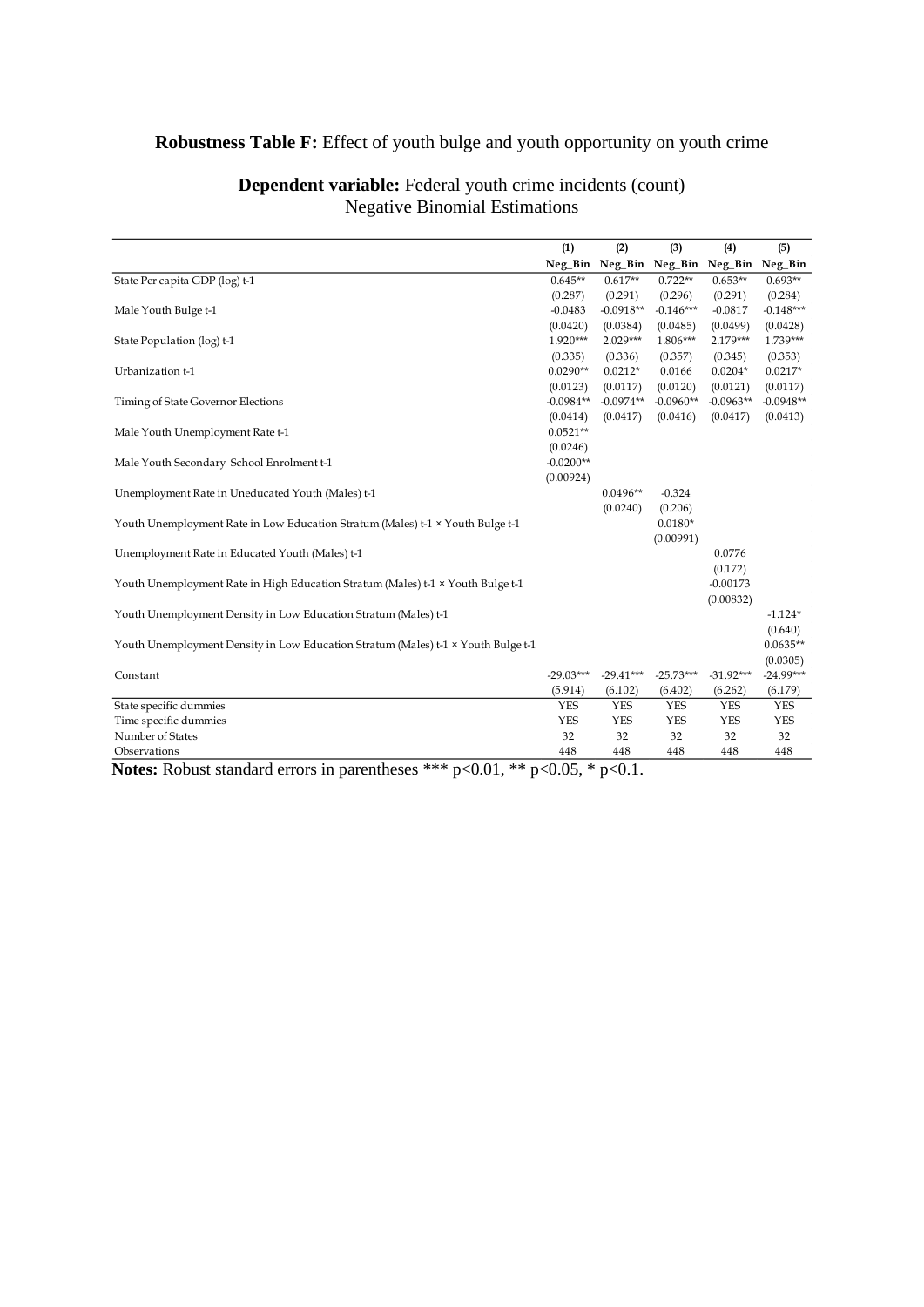#### **Robustness Table G:** Effect of youth bulge and youth opportunity on youth crime

|                                                                                   | (1)            | (2)            | (3)            | (4)            | (5)            |
|-----------------------------------------------------------------------------------|----------------|----------------|----------------|----------------|----------------|
|                                                                                   | <b>FGLS-FE</b> | <b>FGLS-FE</b> | <b>FGLS-FE</b> | <b>FGLS-FE</b> | <b>FGLS-FE</b> |
| Lagged Dependent Variable                                                         | $0.290***$     | $0.293***$     | $0.293***$     | $0.297***$     | $0.304***$     |
|                                                                                   | (0.0432)       | (0.0430)       | (0.0423)       | (0.0431)       | (0.0422)       |
| State Per capita GDP (log) t-1                                                    | $0.693**$      | $0.632**$      | $0.798***$     | $0.773***$     | $0.763***$     |
|                                                                                   | (0.274)        | (0.274)        | (0.274)        | (0.275)        | (0.268)        |
| Male Youth Bulge t-1                                                              | $-0.0553$      | $-0.0765**$    | $-0.190***$    | $-0.115**$     | $-0.191***$    |
|                                                                                   | (0.0408)       | (0.0381)       | (0.0482)       | (0.0489)       | (0.0435)       |
| State Population (log) t-1                                                        | $0.859**$      | $0.896***$     | 0.350          | $0.866**$      | 0.130          |
|                                                                                   | (0.338)        | (0.332)        | (0.358)        | (0.346)        | (0.362)        |
| Urbanization t-1                                                                  | $0.0217*$      | 0.0164         | 0.00901        | 0.0126         | $0.0217**$     |
|                                                                                   | (0.0118)       | (0.0109)       | (0.0109)       | (0.0112)       | (0.0108)       |
| Timing of State Governor Elections                                                | $-0.104**$     | $-0.103**$     | $-0.104***$    | $-0.101**$     | $-0.107***$    |
|                                                                                   | (0.0408)       | (0.0408)       | (0.0401)       | (0.0408)       | (0.0398)       |
| Male Youth Unemployment Rate t-1                                                  | 0.0293         |                |                |                |                |
|                                                                                   | (0.0237)       |                |                |                |                |
| Male Youth Secondary School Enrolment t-1                                         | $-0.0123$      |                |                |                |                |
|                                                                                   | (0.00918)      |                |                |                |                |
| Unemployment Rate in Uneducated Youth (Males) t-1                                 |                | $0.0391*$      | $-0.709***$    |                |                |
|                                                                                   |                | (0.0226)       | (0.201)        |                |                |
| Youth Unemployment Rate in Low Education Stratum (Males) t-1 × Youth Bulge t-1    |                |                | $0.0363***$    |                |                |
|                                                                                   |                |                | (0.00970)      |                |                |
| Unemployment Rate in Educated Youth (Males) t-1                                   |                |                |                | $-0.199$       |                |
|                                                                                   |                |                |                | (0.171)        |                |
| Youth Unemployment Rate in High Education Stratum (Males) t-1 × Youth Bulge t-1   |                |                |                | 0.0105         |                |
|                                                                                   |                |                |                | (0.00831)      |                |
| Youth Unemployment Density in Low Education Stratum (Males) t-1                   |                |                |                |                | $-2.640***$    |
|                                                                                   |                |                |                |                | (0.627)        |
| Youth Unemployment Density in Low Education Stratum (Males) t-1 × Youth Bulge t-1 |                |                |                |                | $0.134***$     |
|                                                                                   |                |                |                |                | (0.0297)       |
| Constant                                                                          | $-24.90***$    | $-24.44***$    | $-15.39**$     | $-23.98***$    | $-12.91**$     |
|                                                                                   | (5.921)        | (6.012)        | (6.391)        | (6.262)        | (6.298)        |
| State specific dummies                                                            | <b>YES</b>     | <b>YES</b>     | <b>YES</b>     | <b>YES</b>     | <b>YES</b>     |
| Time specific dummies                                                             | <b>YES</b>     | <b>YES</b>     | <b>YES</b>     | <b>YES</b>     | <b>YES</b>     |
| Number of States                                                                  | 32             | 32             | 32             | 32             | 32             |
| Observations                                                                      | 429            | 429            | 429            | 429            | 429            |

#### **Dependent variable:** Federal youth crime incidents per capita (log) (sample without Outliers)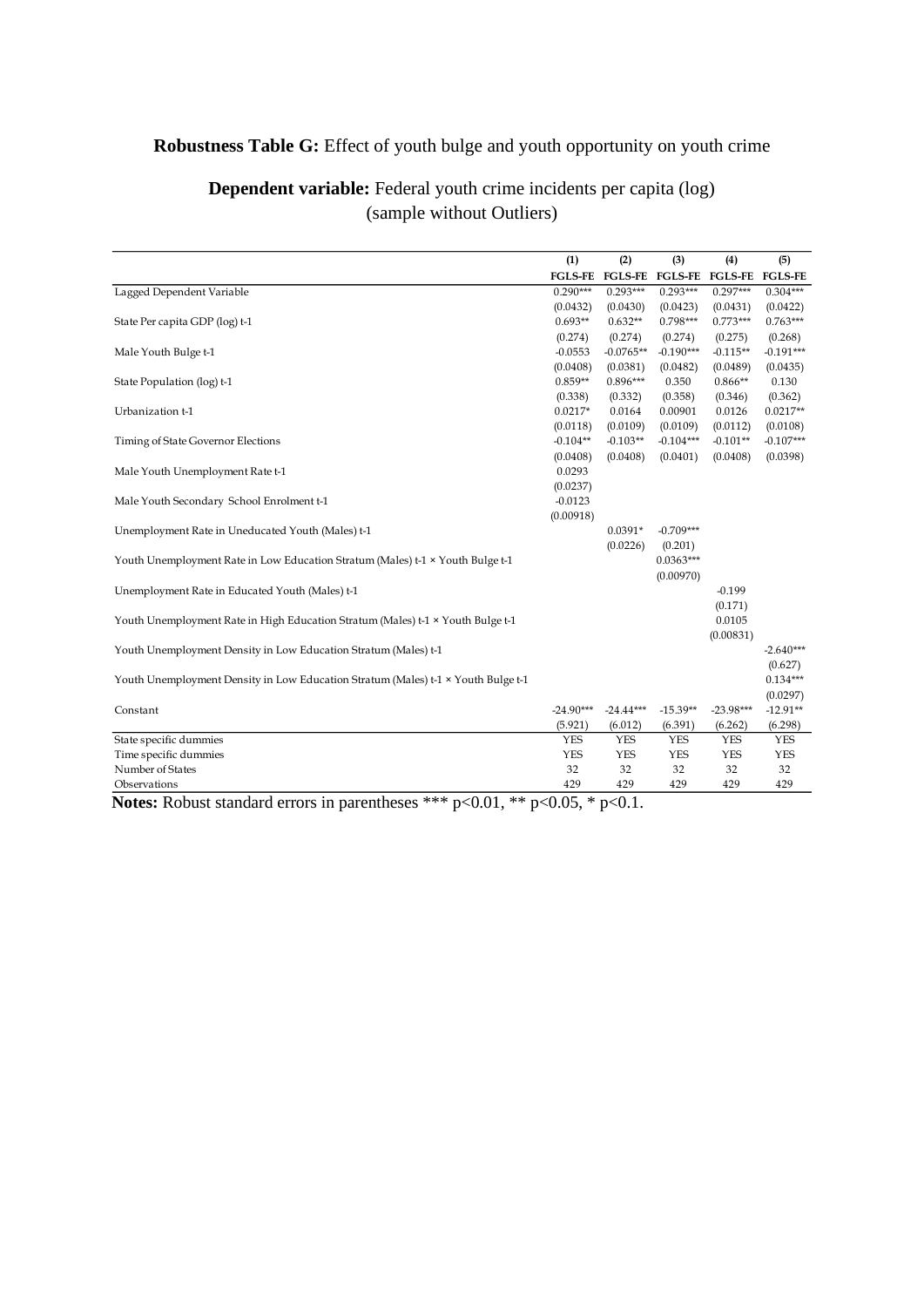#### **Robustness Table H:** Effect of youth bulge and youth opportunity on youth crime

|                                                                                   | (1)           | (2)           | (3)           | (4)           | (5)           |
|-----------------------------------------------------------------------------------|---------------|---------------|---------------|---------------|---------------|
|                                                                                   | <b>OLS-FE</b> | <b>OLS-FE</b> | <b>OLS-FE</b> | <b>OLS-FE</b> | <b>OLS-FE</b> |
| Lagged Dependent Variable                                                         | $0.315***$    | $0.323***$    | $0.325***$    | $0.326***$    | $0.333***$    |
|                                                                                   | (0.0458)      | (0.0456)      | (0.0453)      | (0.0458)      | (0.0452)      |
| State Per capita GDP (log) t-1                                                    | $0.632**$     | $0.570**$     | $0.686**$     | $0.649**$     | $0.680**$     |
|                                                                                   | (0.285)       | (0.287)       | (0.289)       | (0.287)       | (0.280)       |
| Male Youth Bulge t-1                                                              | $-0.0393$     | $-0.0740*$    | $-0.146***$   | $-0.0764$     | $-0.158***$   |
|                                                                                   | (0.0430)      | (0.0395)      | (0.0497)      | (0.0508)      | (0.0445)      |
| State Population (log) t-1                                                        | $0.765**$     | $0.847**$     | 0.504         | $0.950***$    | 0.297         |
|                                                                                   | (0.347)       | (0.346)       | (0.374)       | (0.362)       | (0.372)       |
| Urbanization t-1                                                                  | $0.0224*$     | 0.0146        | 0.00930       | 0.0134        | 0.0180        |
|                                                                                   | (0.0124)      | (0.0116)      | (0.0118)      | (0.0119)      | (0.0115)      |
| Timing of State Governor Elections                                                | $-0.114***$   | $-0.113***$   | $-0.113***$   | $-0.112***$   | $-0.114***$   |
|                                                                                   | (0.0428)      | (0.0429)      | (0.0426)      | (0.0430)      | (0.0422)      |
| Male Youth Unemployment Rate t-1                                                  | 0.0318        |               |               |               |               |
|                                                                                   | (0.0249)      |               |               |               |               |
| Male Youth Secondary School Enrolment t-1                                         | $-0.0178*$    |               |               |               |               |
|                                                                                   | (0.00953)     |               |               |               |               |
| Unemployment Rate in Uneducated Youth (Males) t-1                                 |               | 0.0373        | $-0.455**$    |               |               |
|                                                                                   |               | (0.0240)      | (0.211)       |               |               |
| Youth Unemployment Rate in Low Education Stratum (Males) t-1 × Youth Bulge t-1    |               |               | $0.0239**$    |               |               |
|                                                                                   |               |               | (0.0102)      |               |               |
| Unemployment Rate in Educated Youth (Males) t-1                                   |               |               |               | 0.00326       |               |
|                                                                                   |               |               |               | (0.177)       |               |
| Youth Unemployment Rate in High Education Stratum (Males) t-1 × Youth Bulge t-1   |               |               |               | 0.000827      |               |
|                                                                                   |               |               |               | (0.00860)     | $-2.033***$   |
| Youth Unemployment Density in Low Education Stratum (Males) t-1                   |               |               |               |               | (0.653)       |
| Youth Unemployment Density in Low Education Stratum (Males) t-1 × Youth Bulge t-1 |               |               |               |               | $0.104***$    |
|                                                                                   |               |               |               |               | (0.0311)      |
| Constant                                                                          | $-23.03***$   | $-22.80***$   | $-17.13**$    | $-24.66***$   | $-14.61**$    |
|                                                                                   | (6.114)       | (6.271)       | (6.687)       | (6.565)       | (6.507)       |
| State specific dummies                                                            | <b>YES</b>    | <b>YES</b>    | <b>YES</b>    | <b>YES</b>    | <b>YES</b>    |
| Time specific dummies                                                             | <b>YES</b>    | <b>YES</b>    | <b>YES</b>    | <b>YES</b>    | <b>YES</b>    |
| Number of States                                                                  | 32            | 32            | 32            | 32            | 32            |
| Observations                                                                      | 448           | 448           | 448           | 448           | 448           |
|                                                                                   |               |               |               |               |               |

## **Dependent variable:** Federal youth crime incidents per capita (log) – OLS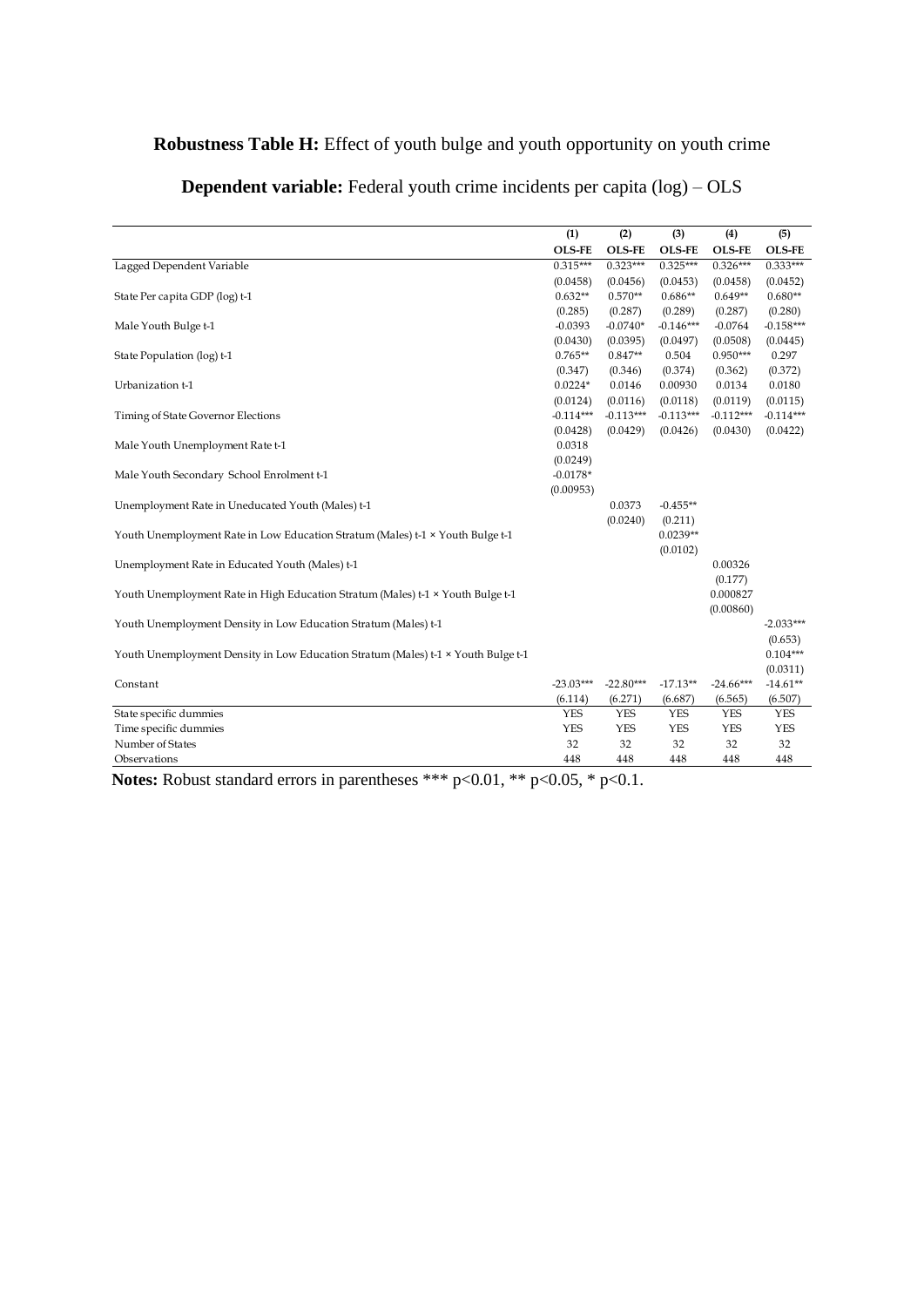#### **Robustness Table I:** Effect of youth bulge and youth opportunity on youth crime

|                                                                                   | (1)            | (2)            | (3)            | (4)            | (5)            |
|-----------------------------------------------------------------------------------|----------------|----------------|----------------|----------------|----------------|
|                                                                                   | <b>FGLS-FE</b> | <b>FGLS-FE</b> | <b>FGLS-FE</b> | <b>FGLS-FE</b> | <b>FGLS-FE</b> |
| Lagged Dependent Variable                                                         | $0.244***$     | $0.257***$     | $0.262***$     | $0.256***$     | $0.274***$     |
|                                                                                   | (0.0449)       | (0.0448)       | (0.0446)       | (0.0451)       | (0.0447)       |
| State Per capita GDP (log) t-1                                                    | 0.346          | 0.272          | 0.408          | 0.367          | 0.427          |
|                                                                                   | (0.295)        | (0.301)        | (0.306)        | (0.298)        | (0.292)        |
| Male Youth Bulge t-1                                                              | $-0.0261$      | $-0.0632$      | $-0.124**$     | $-0.0576$      | $-0.137***$    |
|                                                                                   | (0.0429)       | (0.0405)       | (0.0494)       | (0.0499)       | (0.0447)       |
| State Population (log) t-1                                                        | $0.742**$      | $0.818**$      | 0.489          | 1.019***       | 0.327          |
|                                                                                   | (0.347)        | (0.348)        | (0.379)        | (0.364)        | (0.384)        |
| Urbanization t-1                                                                  | $0.0281**$     | 0.0182         | 0.0132         | 0.0151         | $0.0223*$      |
|                                                                                   | (0.0137)       | (0.0127)       | (0.0128)       | (0.0130)       | (0.0127)       |
| Timing of State Governor Elections                                                | $-0.100**$     | $-0.100**$     | $-0.0986**$    | $-0.100**$     | $-0.100**$     |
|                                                                                   | (0.0400)       | (0.0402)       | (0.0400)       | (0.0403)       | (0.0397)       |
| Crime Agencies per capita (log) t-1                                               | 0.0468         | 0.0435         | 0.0400         | 0.0438         | 0.0311         |
|                                                                                   | (0.0399)       | (0.0401)       | (0.0399)       | (0.0403)       | (0.0397)       |
| Male Youth Unemployment Rate t-1                                                  | $0.0591**$     |                |                |                |                |
|                                                                                   | (0.0256)       |                |                |                |                |
| Male Youth Secondary School Enrolment t-1                                         | $-0.0210**$    |                |                |                |                |
|                                                                                   | (0.00978)      |                |                |                |                |
| Unemployment Rate in Uneducated Youth (Males) t-1                                 |                | $0.0615**$     | $-0.409*$      |                |                |
|                                                                                   |                | (0.0260)       | (0.223)        |                |                |
| Youth Unemployment Rate in Low Education Stratum (Males) t-1 × Youth Bulge t-1    |                |                | $0.0227**$     |                |                |
|                                                                                   |                |                | (0.0107)       |                |                |
| Unemployment Rate in Educated Youth (Males) t-1                                   |                |                |                | 0.0620         |                |
|                                                                                   |                |                |                | (0.183)        |                |
| Youth Unemployment Rate in High Education Stratum (Males) t-1 × Youth Bulge t-1   |                |                |                | $-0.000890$    |                |
| Youth Unemployment Density in Low Education Stratum (Males) t-1                   |                |                |                | (0.00884)      | $-1.753***$    |
|                                                                                   |                |                |                |                | (0.649)        |
| Youth Unemployment Density in Low Education Stratum (Males) t-1 x Youth Bulge t-1 |                |                |                |                | $0.0922***$    |
|                                                                                   |                |                |                |                | (0.0308)       |
| Constant                                                                          | $-21.36***$    | $-20.78***$    | $-15.75**$     | $-24.22***$    | $-14.07**$     |
|                                                                                   | (6.186)        | (6.420)        | (6.809)        | (6.618)        | (6.692)        |
| State specific dummies                                                            | <b>YES</b>     | <b>YES</b>     | <b>YES</b>     | <b>YES</b>     | <b>YES</b>     |
| Time specific dummies                                                             | <b>YES</b>     | <b>YES</b>     | <b>YES</b>     | <b>YES</b>     | <b>YES</b>     |
| Number of States                                                                  | 32             | 32             | 32             | 32             | 32             |
| Observations                                                                      | 416            | 416            | 416            | 416            | 416            |
|                                                                                   |                |                |                |                |                |

#### **Dependent variable:** Federal youth crime incidents per capita (log) (controlling for Institutional measure)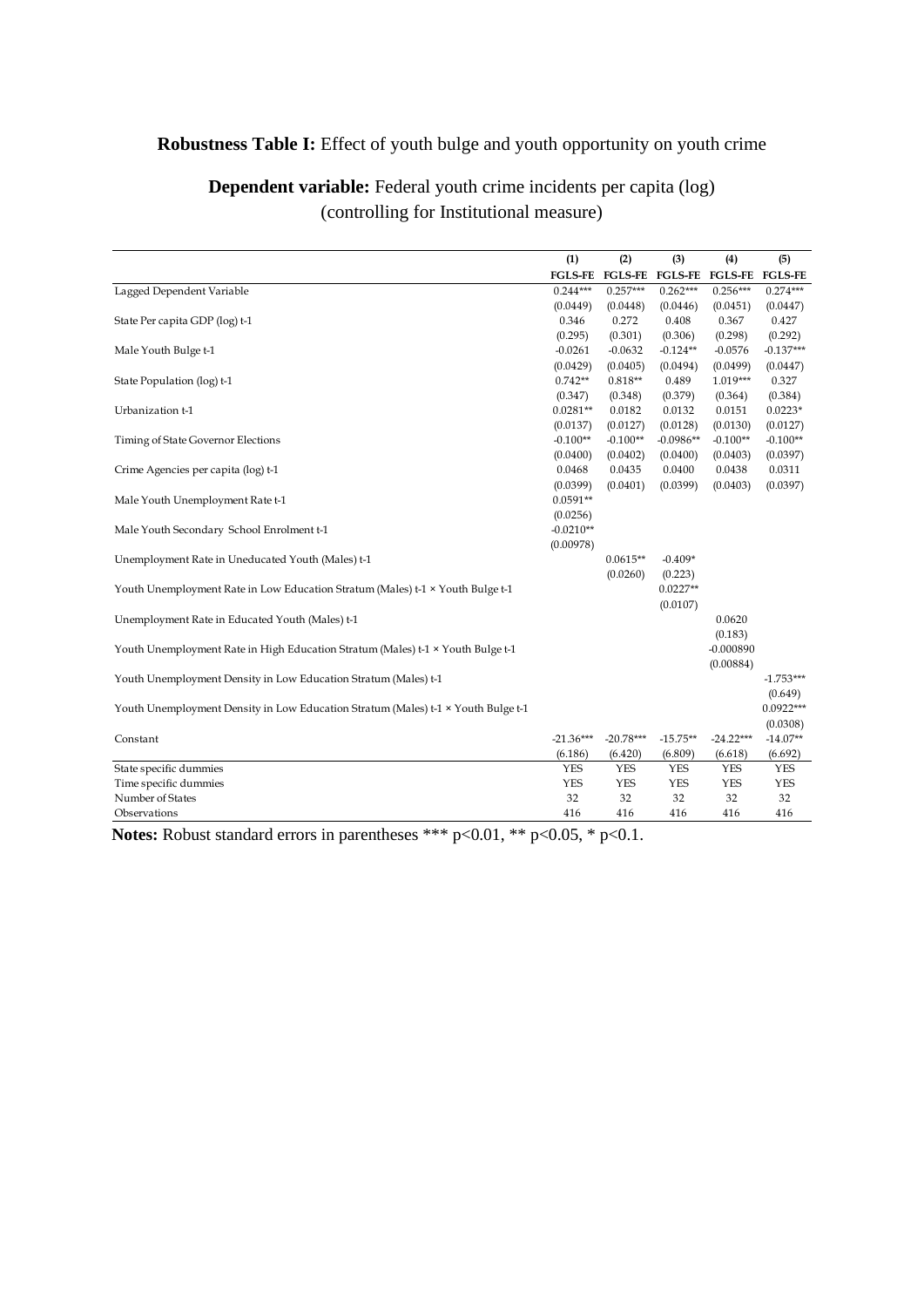#### **Robustness Table J:** Effect of youth bulge and youth opportunity on youth crime

|                                                                                   | (1)                      | (2)                      | (3)                      | (4)              | (5)                      |
|-----------------------------------------------------------------------------------|--------------------------|--------------------------|--------------------------|------------------|--------------------------|
|                                                                                   | <b>FGLS-FE</b>           | <b>FGLS-FE</b>           | <b>FGLS-FE</b>           | <b>FGLS-FE</b>   | <b>FGLS-FE</b>           |
| Lagged Dependent Variable                                                         | $0.314***$               | $0.321***$               | $0.322***$               | $0.324***$       | $0.330***$               |
|                                                                                   | (0.0430)                 | (0.0428)                 | (0.0425)                 | (0.0430)         | (0.0424)                 |
| State Per capita GDP (log) t-1                                                    | $0.588**$                | $0.499*$                 | $0.600**$                | $0.591**$        | $0.627**$                |
|                                                                                   | (0.276)                  | (0.276)                  | (0.276)                  | (0.276)          | (0.268)                  |
| Male Youth Bulge t-1                                                              | $-0.0387$                | $-0.0698*$               | $-0.147***$              | $-0.0789*$       | $-0.155***$              |
|                                                                                   | (0.0404)                 | (0.0372)                 | (0.0466)                 | (0.0478)         | (0.0419)                 |
| State Population (log) t-1                                                        | $0.736**$                | $0.761**$                | 0.359                    | $0.860**$        | 0.246                    |
|                                                                                   | (0.328)                  | (0.333)                  | (0.362)                  | (0.352)          | (0.353)                  |
| Urbanization t-1                                                                  | $0.0207*$                | 0.0129                   | 0.00654                  | 0.0111           | 0.0163                   |
|                                                                                   | (0.0119)                 | (0.0110)                 | (0.0112)                 | (0.0114)         | (0.0109)                 |
| Timing of State Governor Elections                                                | $-0.114***$              | $-0.114***$              | $-0.114***$              | $-0.112***$      | $-0.114***$              |
|                                                                                   | (0.0402)                 | (0.0403)                 | (0.0399)                 | (0.0403)         | (0.0396)                 |
| State GINI index t-1                                                              | $-0.797$                 | $-1.360$                 | $-1.825$                 | $-1.218$         | $-1.152$                 |
|                                                                                   | (1.218)                  | (1.180)                  | (1.183)                  | (1.230)          | (1.145)                  |
| Male Youth Unemployment Rate t-1                                                  | 0.0374                   |                          |                          |                  |                          |
|                                                                                   | (0.0248)                 |                          |                          |                  |                          |
| Male Youth Secondary School Enrolment t-1                                         | $-0.0164*$               |                          |                          |                  |                          |
|                                                                                   | (0.00920)                |                          |                          |                  |                          |
| Unemployment Rate in Uneducated Youth (Males) t-1                                 |                          | $0.0457*$                | $-0.488**$               |                  |                          |
|                                                                                   |                          | (0.0237)                 | (0.199)                  |                  |                          |
| Youth Unemployment Rate in Low Education Stratum (Males) t-1 × Youth Bulge t-1    |                          |                          | $0.0260***$              |                  |                          |
|                                                                                   |                          |                          | (0.00961)                |                  |                          |
| Unemployment Rate in Educated Youth (Males) t-1                                   |                          |                          |                          | $-0.0271$        |                          |
|                                                                                   |                          |                          |                          | (0.169)          |                          |
| Youth Unemployment Rate in High Education Stratum (Males) t-1 × Youth Bulge t-1   |                          |                          |                          | 0.00272          |                          |
|                                                                                   |                          |                          |                          | (0.00829)        |                          |
| Youth Unemployment Density in Low Education Stratum (Males) t-1                   |                          |                          |                          |                  | $-1.977***$              |
|                                                                                   |                          |                          |                          |                  | (0.615)                  |
| Youth Unemployment Density in Low Education Stratum (Males) t-1 × Youth Bulge t-1 |                          |                          |                          |                  | $0.103***$               |
|                                                                                   |                          |                          |                          |                  | (0.0292)                 |
| Constant                                                                          | $-21.87***$              | $-20.46***$              | $-13.47**$               | $-22.25***$      | $-12.94**$               |
|                                                                                   | (6.006)                  | (6.228)                  | (6.695)                  | (6.620)          | (6.324)                  |
| State specific dummies<br>Time specific dummies                                   | <b>YES</b><br><b>YES</b> | <b>YES</b><br><b>YES</b> | <b>YES</b><br><b>YES</b> | <b>YES</b>       | <b>YES</b><br><b>YES</b> |
| Number of States                                                                  | 32                       | 32                       | 32                       | <b>YES</b><br>32 | 32                       |
|                                                                                   | 448                      | 448                      | 448                      | 448              | 448                      |
| Observations                                                                      |                          |                          |                          |                  |                          |

### **Dependent variable:** Federal youth crime incidents per capita (log) (controlling for GINI index)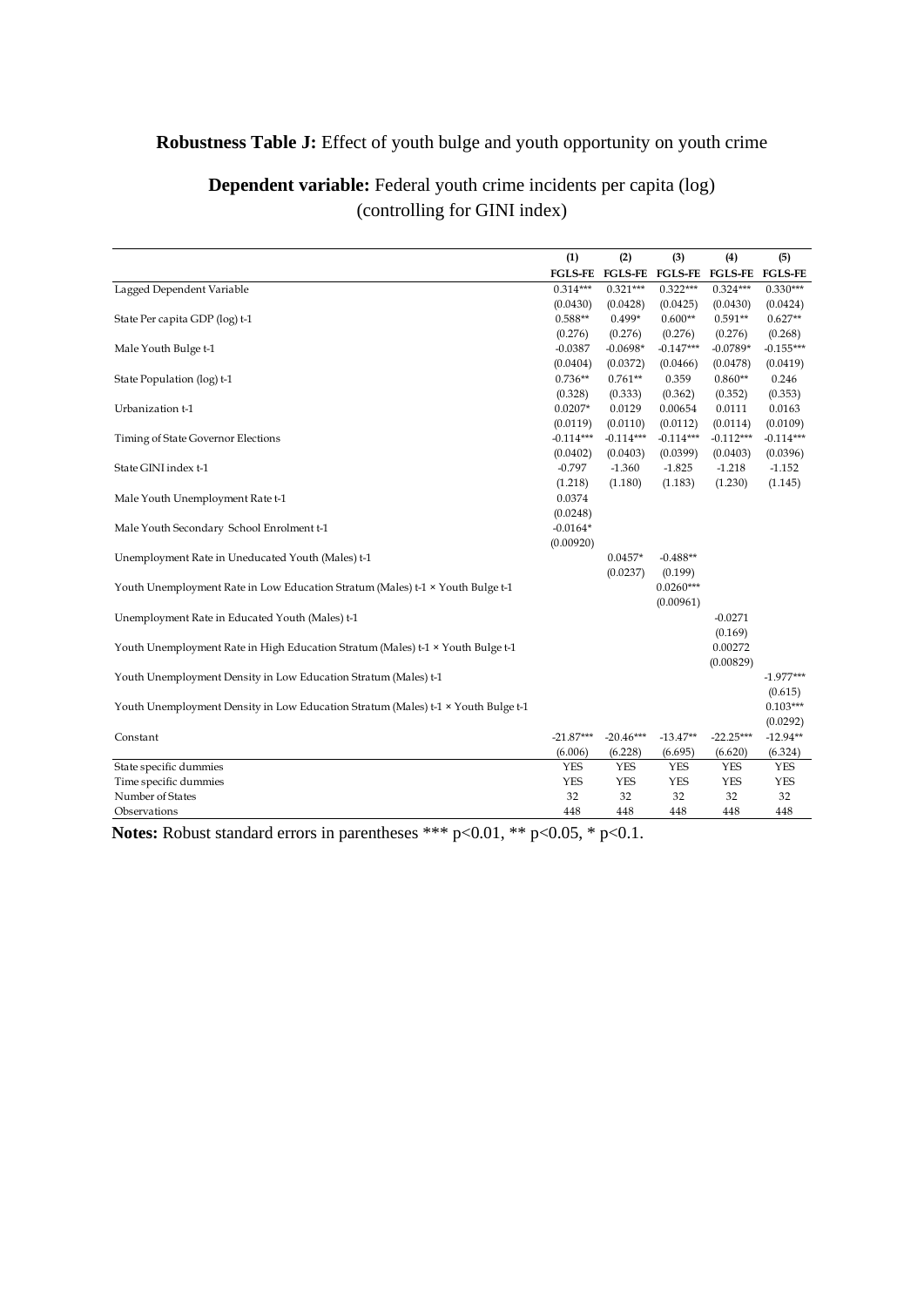

**Figure 1A – 1E:** Visualization of crime trends over time and by states

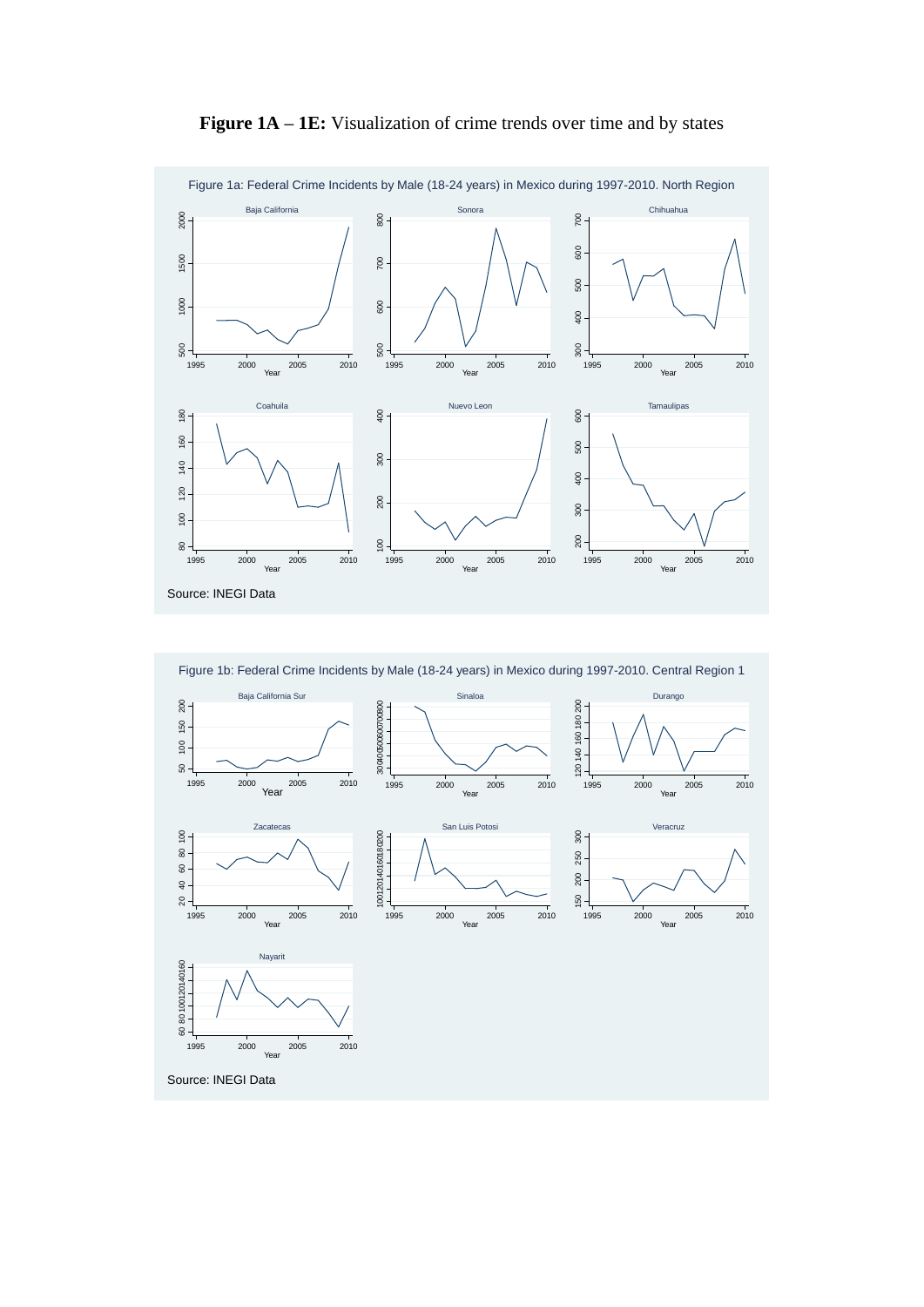